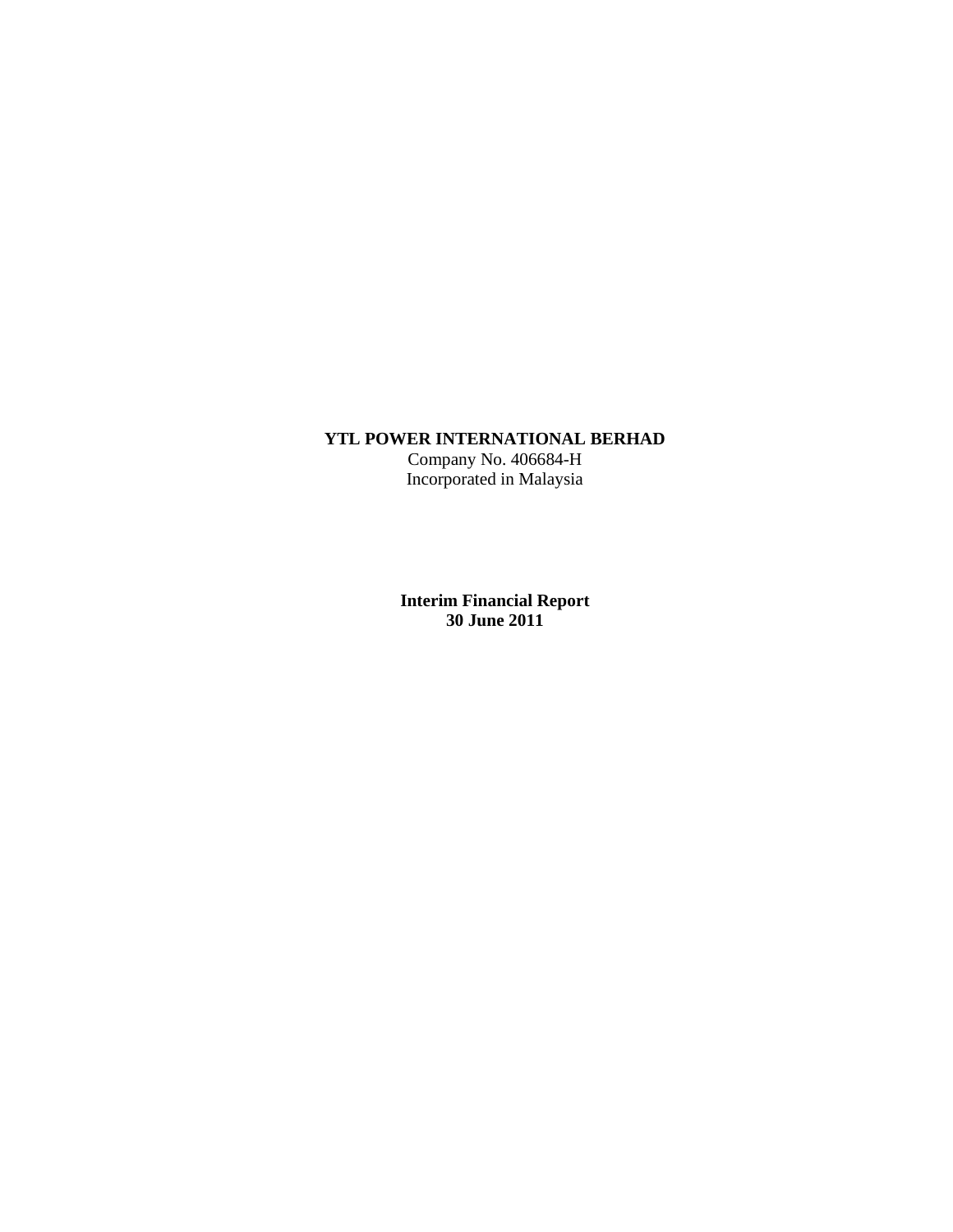# **YTL POWER INTERNATIONAL BERHAD**

Company No. 406684-H Incorporated in Malaysia

### **Interim Financial Report 30 June 2011**

# **Page No.**

| <b>Condensed Consolidated Income Statement</b>                  |          |
|-----------------------------------------------------------------|----------|
| <b>Condensed Consolidated Statement of Comprehensive Income</b> | 2        |
| <b>Condensed Consolidated Statement of Financial Position</b>   | $3 - 4$  |
| <b>Condensed Consolidated Statement of Changes in Equity</b>    | $5 - 6$  |
| <b>Condensed Consolidated Statement of Cash Flows</b>           | 7        |
| Notes to the Interim Financial Report                           | $8 - 23$ |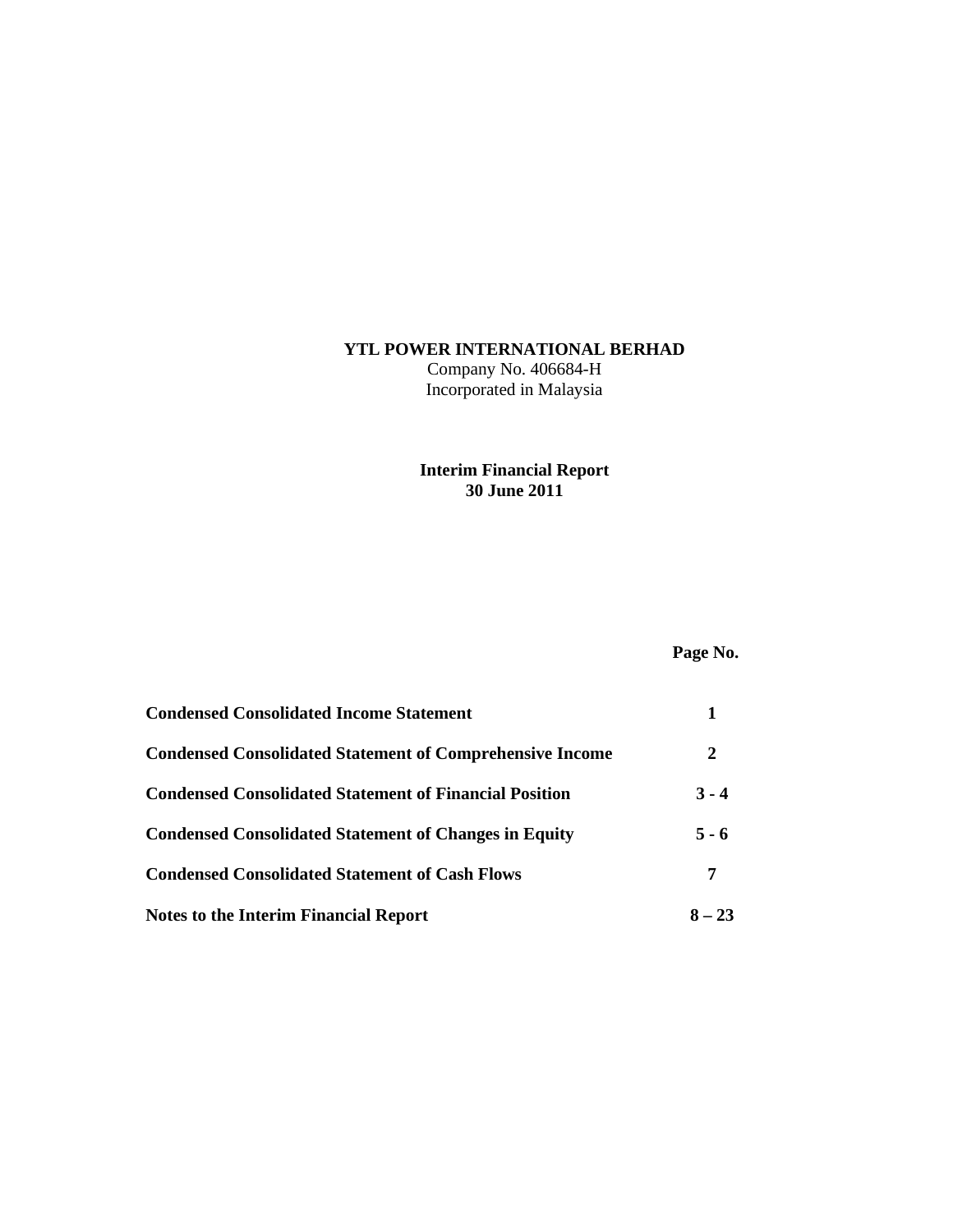### **YTL POWER INTERNATIONAL BERHAD (Company No. 406684-H)**

(Incorporated in Malaysia)

### **INTERIM FINANCIAL REPORT**

Interim financial report on consolidated results for the financial year ended 30 June 2011.

The figures have not been audited.

### **CONDENSED CONSOLIDATED INCOME STATEMENT**

|                                                           |                                              | <b>INDIVIDUAL QUARTER</b><br><b>PRECEDING</b>                   |                                         | <b>CUMULATIVE QUARTER</b>                                               |  |  |
|-----------------------------------------------------------|----------------------------------------------|-----------------------------------------------------------------|-----------------------------------------|-------------------------------------------------------------------------|--|--|
|                                                           | <b>CURRENT</b><br><b>YEAR</b>                | <b>YEAR</b><br><b>CORRESPONDING</b>                             |                                         |                                                                         |  |  |
|                                                           | <b>QUARTER</b><br>30.6.2011<br><b>RM'000</b> | <b>QUARTER</b><br>30.6.2010<br><b>RM'000</b><br><b>RESTATED</b> | 30.6.2011<br><b>RM'000</b>              | <b>12 MONTHS ENDED</b><br>30.6.2010<br><b>RM'000</b><br><b>RESTATED</b> |  |  |
| <b>REVENUE</b>                                            | 4,264,862                                    | 3,753,395                                                       | 14,662,356                              | 13,442,917                                                              |  |  |
| <b>COST OF SALES</b>                                      | (3,501,123)                                  | (2,956,662)                                                     | (11,996,136)                            | (10,889,251)                                                            |  |  |
| <b>GROSS PROFIT</b>                                       | 763,739                                      | 796,733                                                         | 2,666,220                               | 2,553,666                                                               |  |  |
| OTHER OPERATING EXPENSES                                  | (257, 824)                                   | (157,919)                                                       | (621, 315)                              | (443,913)                                                               |  |  |
| OTHER OPERATING INCOME                                    | 5,386                                        | 88,750                                                          | 66,307                                  | 177,413<br>------------                                                 |  |  |
| PROFIT FROM OPERATIONS                                    | 511,301                                      | 727,564                                                         | 2,111,212                               | 2,287,166                                                               |  |  |
| <b>FINANCE COSTS</b>                                      | (226, 844)                                   | (173,903)                                                       | (850, 527)                              | (828, 764)                                                              |  |  |
| <b>SHARE OF RESULTS OF</b><br><b>ASSOCIATED COMPANIES</b> | 92,839                                       | 97,409                                                          | 255,436<br>------------                 | 258,810<br>------------                                                 |  |  |
| PROFIT BEFORE TAXATION                                    | ------------<br>377,296                      | ------------<br>651,070                                         | 1,516,121                               | 1,717,212                                                               |  |  |
| <b>TAXATION</b>                                           | 1,786                                        | (193, 023)                                                      | (313, 178)                              | (476,203)                                                               |  |  |
| PROFIT FOR THE PERIOD/YEAR                                | 379,082                                      | 458,047                                                         | 1,202,943                               | 1,241,009                                                               |  |  |
| PROFIT ATTRIBUTABLE TO:                                   |                                              |                                                                 |                                         |                                                                         |  |  |
| Owners of the Parent<br>Non-Controlling Interests         | 451,562<br>(72, 480)                         | 458,047                                                         | 1,319,596<br>(116, 653)<br>------------ | 1,241,135<br>(126)                                                      |  |  |
|                                                           | 379,082                                      | 458,047                                                         | 1,202,943                               | 1,241,009                                                               |  |  |
| <b>EARNINGS PER 50 SEN SHARE</b>                          |                                              |                                                                 |                                         |                                                                         |  |  |
| Basic (Sen)                                               | 6.25                                         | 6.45                                                            | 18.31                                   | 19.10                                                                   |  |  |
| Diluted (Sen)                                             | 5.80                                         | 5.96                                                            | 16.89                                   | 17.57                                                                   |  |  |

The Condensed Consolidated Income Statement should be read in conjunction with the audited annual financial statements for the year ended 30 June 2010 and the accompanying explanatory notes attached to the interim financial statements.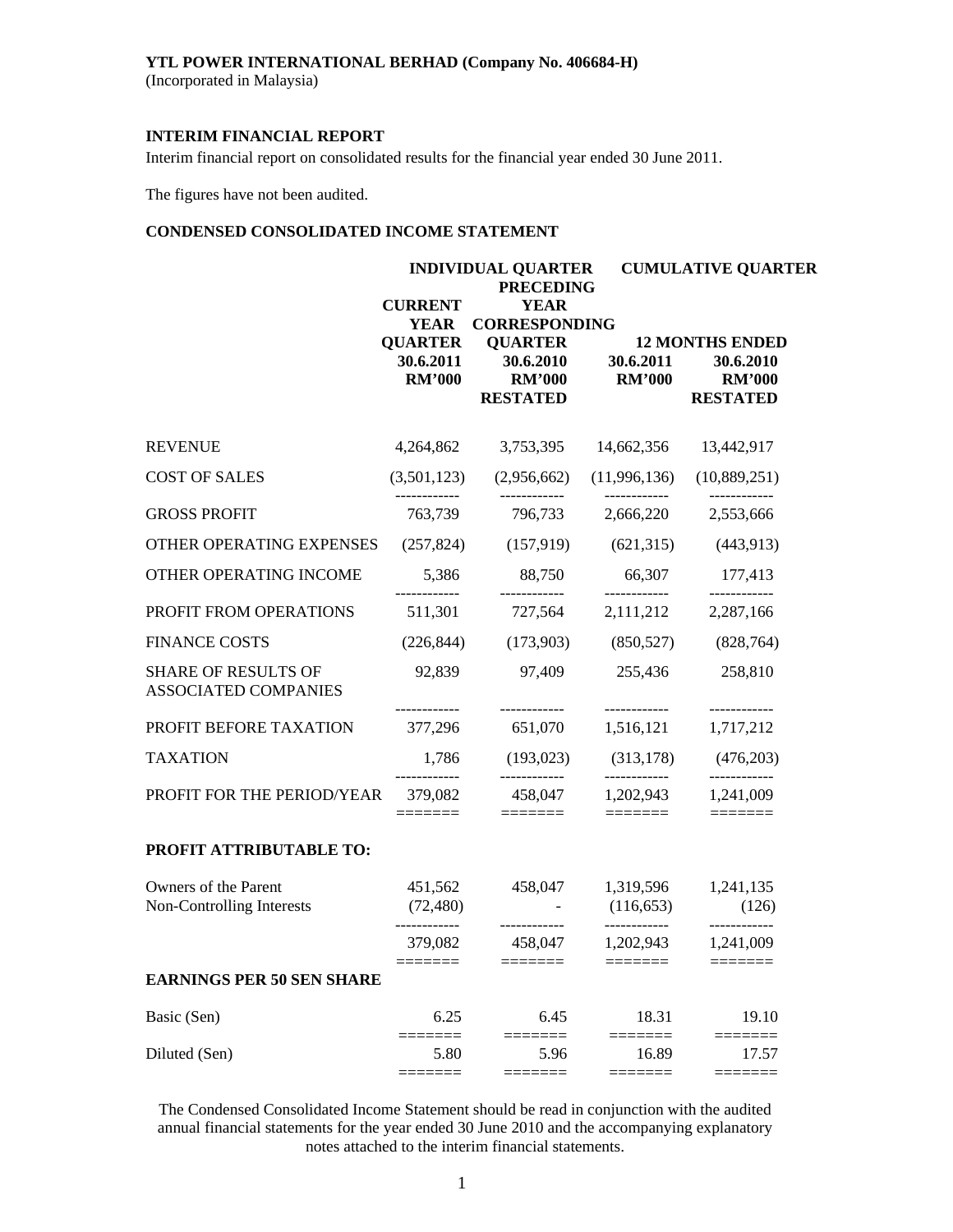### **CONDENSED CONSOLIDATED STATEMENT OF COMPREHENSIVE INCOME**

|                                                                                 | <b>CURRENT</b><br>YEAR                             | <b>PRECEDING</b><br><b>YEAR</b><br><b>CORRESPONDING</b>                                                                                                                                                                                                                                                                                                                                                                                                                                     | INDIVIDUAL QUARTER CUMULATIVE QUARTER                                                                                                                                                                                                                                                                                                                                                                                                                                        |                                                                          |  |  |
|---------------------------------------------------------------------------------|----------------------------------------------------|---------------------------------------------------------------------------------------------------------------------------------------------------------------------------------------------------------------------------------------------------------------------------------------------------------------------------------------------------------------------------------------------------------------------------------------------------------------------------------------------|------------------------------------------------------------------------------------------------------------------------------------------------------------------------------------------------------------------------------------------------------------------------------------------------------------------------------------------------------------------------------------------------------------------------------------------------------------------------------|--------------------------------------------------------------------------|--|--|
|                                                                                 | <b>QUARTER</b><br>30.06.2011<br><b>RM'000</b>      | <b>QUARTER</b><br>30.06.2010<br><b>RM'000</b><br><b>RESTATED</b>                                                                                                                                                                                                                                                                                                                                                                                                                            | 30.06.2011<br><b>RM'000</b>                                                                                                                                                                                                                                                                                                                                                                                                                                                  | <b>12 MONTHS ENDED</b><br>30.06.2010<br><b>RM'000</b><br><b>RESTATED</b> |  |  |
| PROFIT FOR THE PERIOD/YEAR                                                      | 379,082                                            | 458,047                                                                                                                                                                                                                                                                                                                                                                                                                                                                                     | 1,202,943                                                                                                                                                                                                                                                                                                                                                                                                                                                                    | 1,241,009                                                                |  |  |
| OTHER COMPREHENSIVE INCOME:                                                     |                                                    |                                                                                                                                                                                                                                                                                                                                                                                                                                                                                             |                                                                                                                                                                                                                                                                                                                                                                                                                                                                              |                                                                          |  |  |
| <b>AVAILABLE-FOR-SALE</b><br><b>FINANCIAL ASSETS</b>                            | 12,788                                             |                                                                                                                                                                                                                                                                                                                                                                                                                                                                                             | 51,576                                                                                                                                                                                                                                                                                                                                                                                                                                                                       |                                                                          |  |  |
| <b>CASH FLOW HEDGE</b>                                                          | (95, 277)                                          | and the state of the state                                                                                                                                                                                                                                                                                                                                                                                                                                                                  | 100,593                                                                                                                                                                                                                                                                                                                                                                                                                                                                      |                                                                          |  |  |
| <b>CURRENCY TRANSLATION</b><br><b>DIFFERENCES</b>                               | 160,357                                            | (230, 555)                                                                                                                                                                                                                                                                                                                                                                                                                                                                                  | 518,492                                                                                                                                                                                                                                                                                                                                                                                                                                                                      | (1,003,023)                                                              |  |  |
| <b>OTHER COMPREHENSIVE</b><br>INCOME/(LOSS) FOR THE PERIOD/<br>YEAR, NET OF TAX | -----------                                        | 77,868 (230,555) 670,661 (1,003,023)                                                                                                                                                                                                                                                                                                                                                                                                                                                        |                                                                                                                                                                                                                                                                                                                                                                                                                                                                              | ------------                                                             |  |  |
| <b>TOTAL COMPREHENSIVE</b><br><b>INCOME FOR THE PERIOD/</b><br><b>YEAR</b>      | ------------<br>456,950<br>$=$ $=$ $=$ $=$ $=$ $=$ | -------------<br>227,492<br>$\begin{tabular}{ll} \multicolumn{3}{l}{{\color{blue}\textbf{1}}}\\[-2.0mm]{\color{blue}\textbf{2}}\\[-2.0mm]{\color{blue}\textbf{2}}\\[-2.0mm]{\color{blue}\textbf{3}}\\[-2.0mm]{\color{blue}\textbf{4}}\\[-2.0mm]{\color{blue}\textbf{4}}\\[-2.0mm]{\color{blue}\textbf{4}}\\[-2.0mm]{\color{blue}\textbf{4}}\\[-2.0mm]{\color{blue}\textbf{4}}\\[-2.0mm]{\color{blue}\textbf{4}}\\[-2.0mm]{\color{blue}\textbf{4}}\\[-2.0mm]{\color{blue}\textbf{4}}\\[-2.0$ | ------------<br>1,873,604                                                                                                                                                                                                                                                                                                                                                                                                                                                    | 237,986                                                                  |  |  |
| <b>TOTAL COMPREHENSIVE INCOME</b>                                               |                                                    |                                                                                                                                                                                                                                                                                                                                                                                                                                                                                             |                                                                                                                                                                                                                                                                                                                                                                                                                                                                              |                                                                          |  |  |
| <b>ATTRIBUTABLE TO:</b>                                                         |                                                    |                                                                                                                                                                                                                                                                                                                                                                                                                                                                                             |                                                                                                                                                                                                                                                                                                                                                                                                                                                                              |                                                                          |  |  |
| Owners of the Parent<br>Non-Controlling Interests                               | 529,419<br>(72, 469)<br>------------               | 227,492<br>------------                                                                                                                                                                                                                                                                                                                                                                                                                                                                     | 1,990,240<br>(116, 636)<br>------------                                                                                                                                                                                                                                                                                                                                                                                                                                      | 238,112<br>(126)<br>------------                                         |  |  |
|                                                                                 | 456,950<br>$=$ $=$ $=$ $=$ $=$ $=$                 | 227,492                                                                                                                                                                                                                                                                                                                                                                                                                                                                                     | 1,873,604<br>$\begin{tabular}{ll} \multicolumn{2}{l}{{\color{blue}\textbf{1}}}\\[-2.0mm]{\color{blue}\textbf{2}}\\[-2.0mm]{\color{blue}\textbf{2}}\\[-2.0mm]{\color{blue}\textbf{3}}\\[-2.0mm]{\color{blue}\textbf{4}}\\[-2.0mm]{\color{blue}\textbf{4}}\\[-2.0mm]{\color{blue}\textbf{4}}\\[-2.0mm]{\color{blue}\textbf{4}}\\[-2.0mm]{\color{blue}\textbf{4}}\\[-2.0mm]{\color{blue}\textbf{4}}\\[-2.0mm]{\color{blue}\textbf{4}}\\[-2.0mm]{\color{blue}\textbf{4}}\\[-2.0$ | 237,986                                                                  |  |  |

The Condensed Consolidated Statement of Comprehensive Income should be read in conjunction with the audited annual financial statements for the year ended 30 June 2010 and the accompanying explanatory notes attached to the interim financial statements.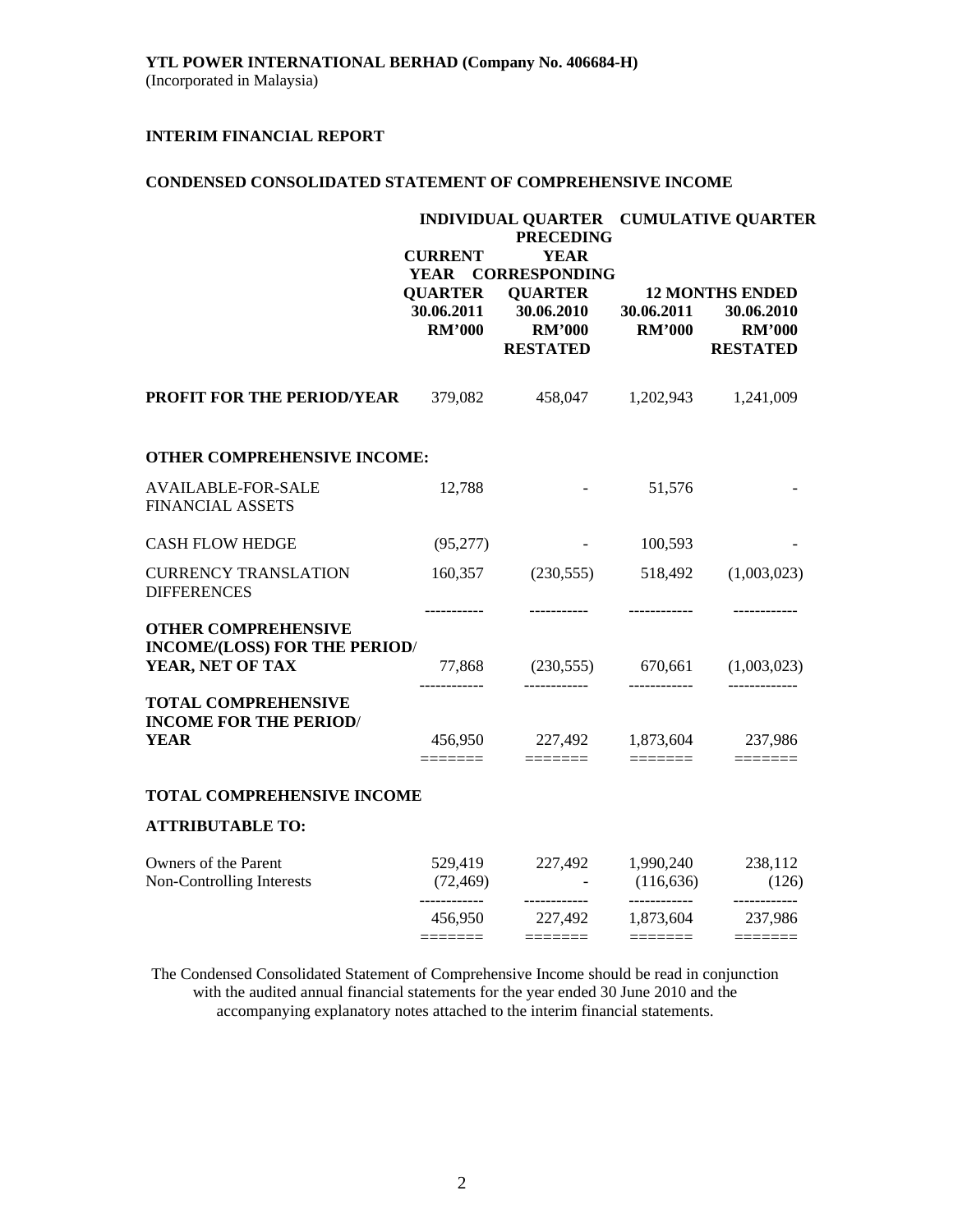### **CONDENSED CONSOLIDATED STATEMENT OF FINANCIAL POSITION**

|                                                    | <b>UNAUDITED</b><br>As at<br>30.06.2011<br><b>RM'000</b> | <b>AUDITED</b><br>As at<br>30.06.2010<br><b>RM'000</b><br><b>RESTATED</b> |
|----------------------------------------------------|----------------------------------------------------------|---------------------------------------------------------------------------|
| <b>ASSETS</b>                                      |                                                          |                                                                           |
| <b>Non-Current Assets</b>                          |                                                          |                                                                           |
| Property, Plant and Equipment                      | 16,632,590                                               | 15,955,022                                                                |
| Prepaid Lease Payment                              | 2,265                                                    | 63,608                                                                    |
| <b>Intangible Assets</b>                           | 6,485,793                                                | 6,148,646                                                                 |
| <b>Investment in Associated Companies</b>          | 1,137,117                                                | 1,025,204                                                                 |
| Investments                                        | 492,705                                                  | 694,300                                                                   |
| <b>Available-for-Sale Financial Assets</b>         | 253,270                                                  |                                                                           |
| Prepayments and Others                             | 42,228                                                   | 60,066                                                                    |
| <b>Derivative Financial Instruments</b>            | 2,611                                                    |                                                                           |
|                                                    | 25,048,579                                               | ------------<br>23,946,846                                                |
|                                                    |                                                          |                                                                           |
| <b>Current Assets</b>                              |                                                          |                                                                           |
| Inventories                                        | 526,319                                                  | 593,041                                                                   |
| Receivables, Deposits and Prepayments              | 2,384,370                                                | 1,989,459                                                                 |
| <b>Derivative Financial Instruments</b>            | 95,904                                                   | 1,949                                                                     |
| <b>Short Term Investments</b>                      |                                                          | 48,393                                                                    |
| Deposits, Cash and Bank Balances                   | 7,178,824                                                | 7,371,542                                                                 |
|                                                    | 10,185,417                                               | ------------<br>10,004,384                                                |
| <b>TOTAL ASSETS</b>                                | 35,233,996                                               | ------------<br>33,951,230                                                |
|                                                    | ========                                                 | $\equiv \equiv \equiv \equiv \equiv \equiv \equiv \equiv$                 |
| <b>EQUITY AND LIABILITIES</b>                      |                                                          |                                                                           |
| Share Capital                                      | 3,639,497                                                | 3,623,273                                                                 |
| Reserves                                           | 5,011,826                                                | 3,739,057                                                                 |
| Treasury Shares, at cost                           | (119,972)                                                | (119,967)                                                                 |
| <b>Equity attributable to Owners of the Parent</b> | 8,531,351                                                | 7,242,363                                                                 |
| <b>Non-Controlling Interests</b>                   | (121, 926)                                               | –*                                                                        |
| <b>TOTAL EQUITY</b>                                | 8,409,425                                                | 7,242,363                                                                 |
| * Non-Controlling Interests denote RM2.            |                                                          |                                                                           |

The Condensed Consolidated Statement of Financial Position should be read in conjunction with the audited annual financial statements for the year ended 30 June 2010 and the accompanying explanatory notes attached to the financial statements.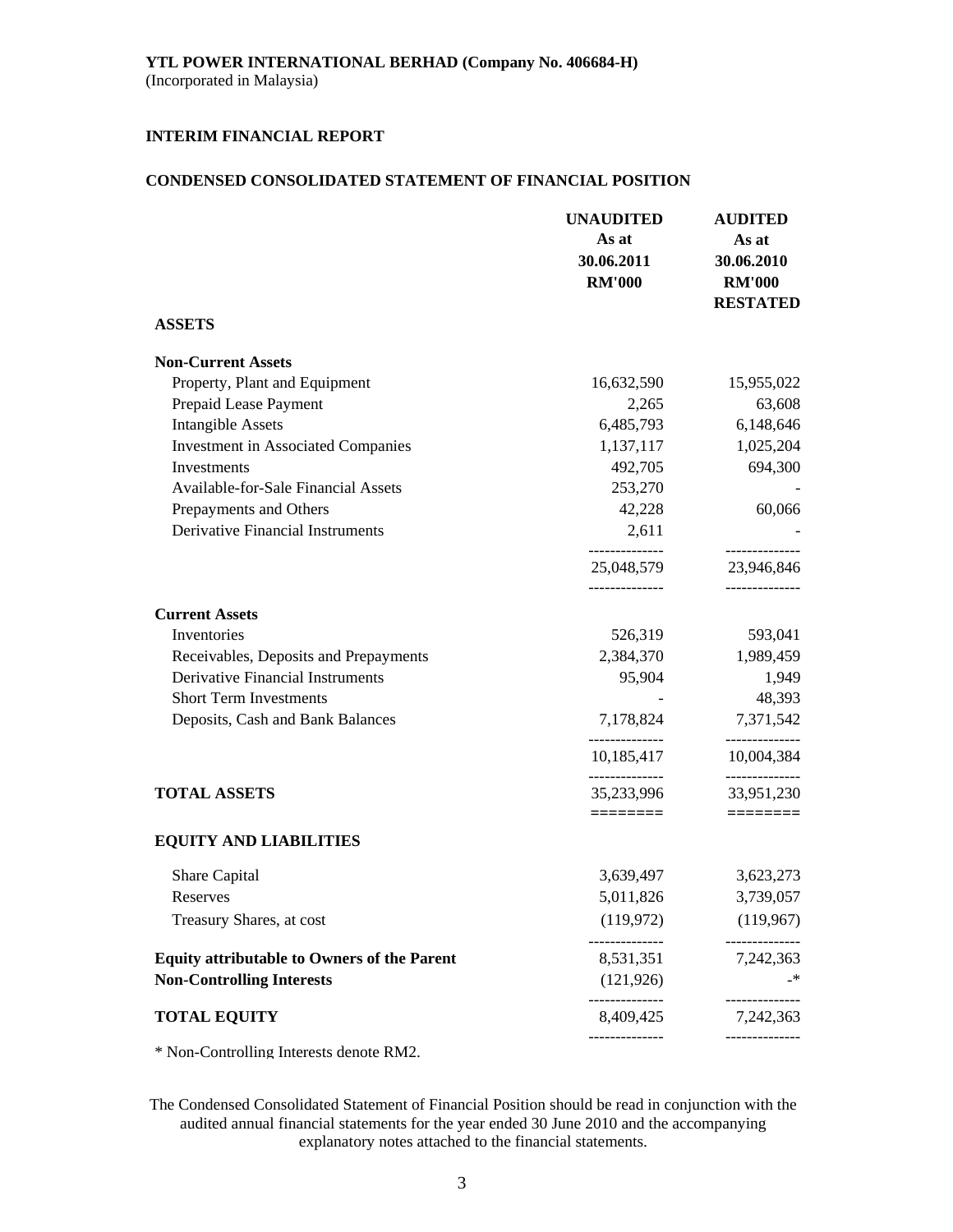### **CONDENSED CONSOLIDATED STATEMENT OF FINANCIAL POSITION – Continued**

|                                         | <b>UNAUDITED</b>                               | <b>AUDITED</b>                              |
|-----------------------------------------|------------------------------------------------|---------------------------------------------|
|                                         | As at                                          | As at                                       |
|                                         | 30.06.2011                                     | 30.06.2010                                  |
|                                         | <b>RM'000</b>                                  | <b>RM'000</b>                               |
|                                         |                                                | <b>RESTATED</b>                             |
| <b>LIABILITIES</b>                      |                                                |                                             |
| <b>Non-Current Liabilities</b>          |                                                |                                             |
| <b>Deferred Taxation</b>                | 2,541,717                                      | 2,633,592                                   |
| <b>Bonds</b>                            | 7,816,189                                      | 7,740,168                                   |
| <b>Borrowings</b>                       | 6,925,374                                      | 11,041,891                                  |
| Deferred Income                         | 233,254                                        | 218,140                                     |
| Provision for Liabilities and Charges   | 132,770                                        | 185,866                                     |
| Derivative Financial Instruments        | 19,989                                         |                                             |
| Payables                                | 25,878                                         | 5,932                                       |
|                                         | --------------<br>17,695,171<br>-------------- | -----------<br>21,825,589<br>-------------- |
| <b>Current Liabilities</b>              |                                                |                                             |
| Payables and Accrued Expenses           | 2,419,531                                      | 2,296,270                                   |
| Provision for Liabilities and Charges   | 20,099                                         | 20,660                                      |
| <b>Derivative Financial Instruments</b> | 94,152                                         | 23,749                                      |
| Taxation                                | 239,314                                        | 142,299                                     |
| <b>Bonds</b>                            |                                                | 813,470                                     |
| <b>Borrowings</b>                       | 6,356,304                                      | 1,586,830                                   |
|                                         | 9,129,400                                      | ------------<br>4,883,278                   |
| <b>TOTAL LIABILITIES</b>                | 26,824,571                                     | ------------<br>26,708,867                  |
| <b>TOTAL EQUITY AND LIABILITIES</b>     | . _ _ _ _ _ _ _ _ _ _ _ _ _<br>35,233,996      | ------------<br>33,951,230                  |
|                                         | ========                                       | ssessess                                    |
| Net Assets Per 50 Sen Share (RM)        | 1.18                                           | 1.01                                        |
|                                         | ===                                            | $==$                                        |

The Condensed Consolidated Statement of Financial Position should be read in conjunction with the audited annual financial statements for the year ended 30 June 2010 and the accompanying explanatory notes attached to the financial statements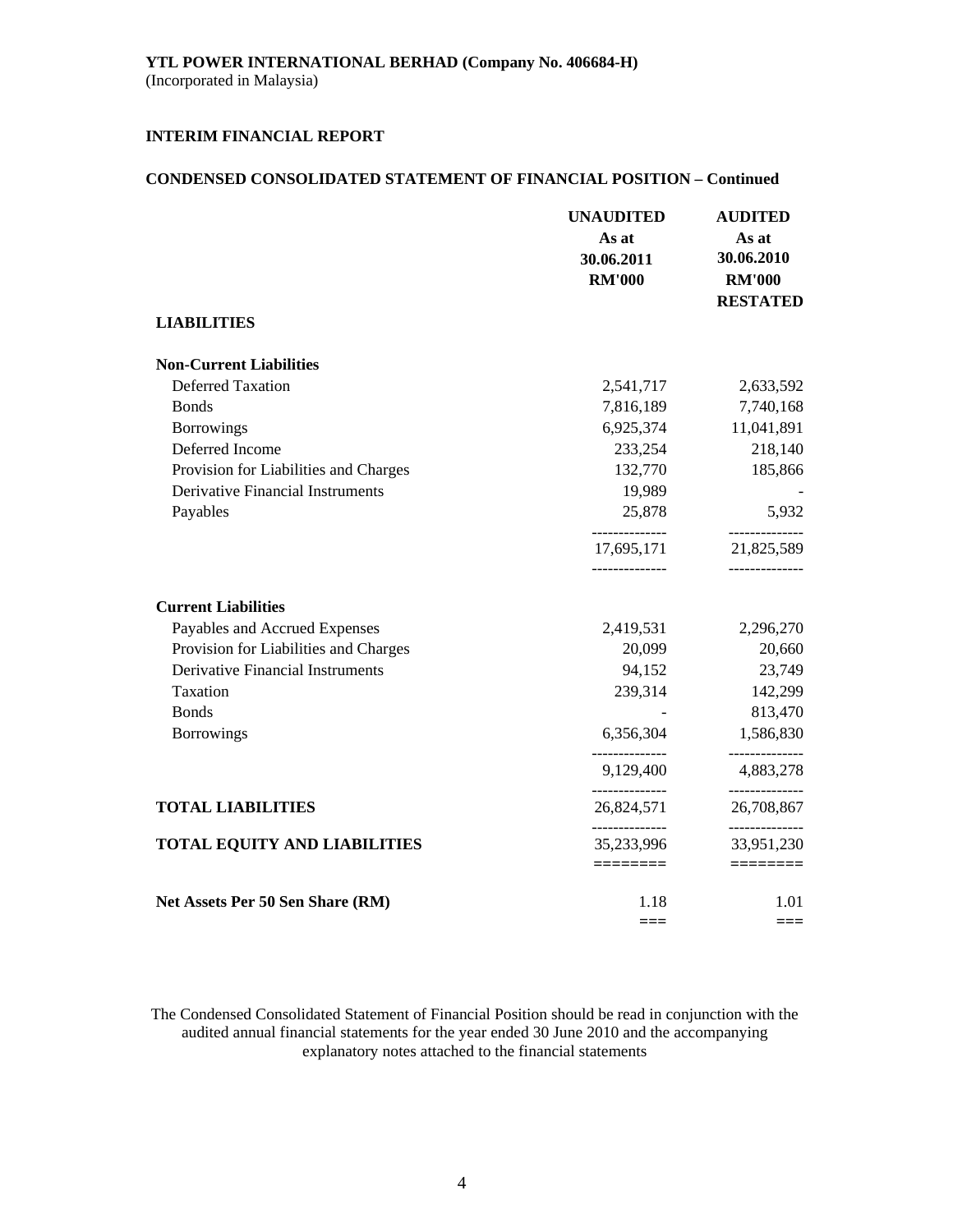# **YTL POWER INTERNATIONAL BERHAD (Company No. 406684-H)**

(Incorporated in Malaysia)

### **INTERIM FINANCIAL REPORTCONDENSED CONSOLIDATED STATEMENT OF CHANGES IN EQUITY FOR THE YEAR ENDED 30 JUNE 2011**

|                                                             | --------------------- Attributable to Owners of the Parent -------------------- |                         |                                             |                                  |                                    |                       |                                         |                               |
|-------------------------------------------------------------|---------------------------------------------------------------------------------|-------------------------|---------------------------------------------|----------------------------------|------------------------------------|-----------------------|-----------------------------------------|-------------------------------|
|                                                             | <b>Share</b><br>Capital                                                         | <b>Share</b><br>Premium | <b>Merger</b><br>& Other<br><b>Reserves</b> | <b>Treasury</b><br><b>Shares</b> | <b>Retained</b><br><b>Earnings</b> | <b>Total</b>          | Non-<br>Controlling<br><b>Interests</b> | <b>Total</b><br><b>Equity</b> |
| At 1 July 2010                                              | <b>RM'000</b>                                                                   | <b>RM'000</b>           | <b>RM'000</b>                               | <b>RM'000</b>                    | <b>RM'000</b>                      | <b>RM'000</b>         | <b>RM'000</b>                           | <b>RM'000</b>                 |
| As previously reported                                      | 3,623,273                                                                       | 2,942,668               | (3,694,109)                                 | (119, 967)                       | 4,458,201                          | 7,210,066             |                                         | 7,210,066                     |
| Effects of adoption of IC 12                                |                                                                                 |                         |                                             |                                  | 32,297                             | 32,297                |                                         | 32,297                        |
| As restated                                                 | 3,623,273                                                                       | 2,942,668               | (3,694,109)                                 | (119,967)                        | 4,490,498                          | 7,242,363             |                                         | 7,242,363                     |
| Effects of adoption of FRS 139                              |                                                                                 |                         | (13, 119)                                   |                                  | (64, 129)                          | (77, 248)             |                                         | (77, 248)                     |
| At 1 July 2010, as restated                                 | 3,623,273                                                                       | 2,942,668               | (3,707,228)                                 | (119, 967)                       | 4,426,369                          | 7,165,115             |                                         | 7,165,115                     |
| Profit/(loss) for the year                                  |                                                                                 |                         |                                             | $\overline{\phantom{a}}$         | 1,319,596                          | 1,319,596             | (116, 653)                              | 1,202,943                     |
| Other comprehensive income                                  |                                                                                 |                         | 670,644                                     |                                  |                                    | 670,644               | 17                                      | 670,661                       |
| Total comprehensive income/(loss) for the year              |                                                                                 |                         | 670,644                                     |                                  | 1,319,596                          | 1,990,240             | (116, 636)                              | 1,873,604                     |
| Non-Controlling Interests arising from business combination |                                                                                 |                         |                                             |                                  |                                    |                       | -----------<br>(5,290)                  | (5,290)                       |
| Shares repurchased                                          |                                                                                 |                         |                                             | (5)                              |                                    | (5)                   |                                         | (5)                           |
| Issue of share capital                                      | 16,224                                                                          | 33,669                  |                                             |                                  |                                    | 49,893                |                                         | 49,893                        |
| Dividend paid – For the year ended 30 June 2010             |                                                                                 |                         |                                             | ÷.                               | (135, 238)                         | (135, 238)            | ٠                                       | (135, 238)                    |
| - For the year ended 30 June 2011                           |                                                                                 |                         |                                             | ٠                                | (405, 844)                         | (405, 844)            |                                         | (405, 844)                    |
| Dividends declared – For the year ended 30 June 2011        |                                                                                 |                         |                                             |                                  | (135, 418)                         | (135, 418)            |                                         | (135, 418)                    |
| Provision for share options                                 |                                                                                 |                         | 4,379                                       |                                  |                                    | 4,379                 |                                         | 4,379                         |
| Warrant reserve                                             |                                                                                 |                         | (1,771)                                     |                                  |                                    | (1,771)               |                                         | (1,771)                       |
| Share option lapsed                                         |                                                                                 |                         | (29)                                        |                                  | 29                                 |                       |                                         |                               |
| At 30 June 2011                                             | 3,639,497<br>=========                                                          | 2,976,337<br>=======    | (3,034,005)<br>========                     | (119,972)<br>========            | 5,069,494<br>========              | 8,531,351<br>======== | (121, 926)<br>=======                   | 8,409,425<br>=========        |

The Condensed Consolidated Statement of Changes in Equity should be read in conjunction with the audited annual financial statements for the year ended 30 June 2010 and the accompanying explanatory notes attached to the interim financial statements.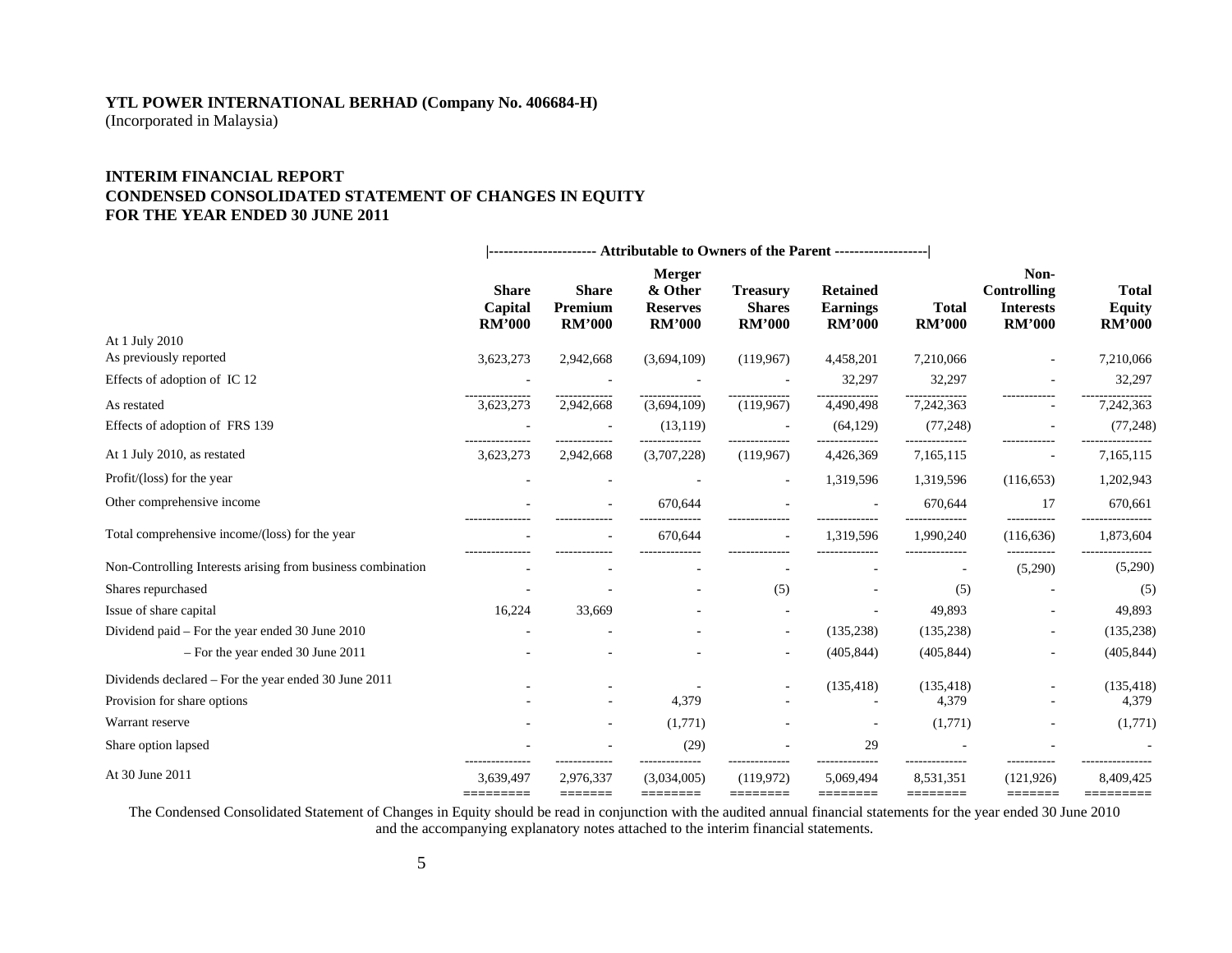# **YTL POWER INTERNATIONAL BERHAD (Company No. 406684-H)**

(Incorporated in Malaysia)

### **INTERIM FINANCIAL REPORT**

### **CONDENSED CONSOLIDATED STATEMENT OF CHANGES IN EQUITY FOR THE YEAR ENDED 30 JUNE 2010**

|                                                     | <b>Share</b><br>Capital<br><b>RM'000</b> | <b>Share</b><br><b>Premium</b><br><b>RM'000</b> | <b>Merger</b><br>& Other<br><b>Reserves</b><br><b>RM'000</b> | <b>Treasury</b><br><b>Shares</b><br><b>RM'000</b> | <b>Retained</b><br><b>Earnings</b><br><b>RM'000</b> | <b>Total</b><br><b>RM'000</b> | Non-<br><b>Controlling</b><br><b>Interests</b><br><b>RM'000</b> | Total<br><b>Equity</b><br><b>RM'000</b> |
|-----------------------------------------------------|------------------------------------------|-------------------------------------------------|--------------------------------------------------------------|---------------------------------------------------|-----------------------------------------------------|-------------------------------|-----------------------------------------------------------------|-----------------------------------------|
| At 1 July 2009                                      | 2,955,140                                | 1,774,815                                       | (2,663,078)                                                  | (119, 810)                                        | 4,154,857                                           | 6,101,924                     | 126                                                             | 6,102,050                               |
| Profit/(loss) for the year                          |                                          |                                                 |                                                              | $\overline{a}$                                    | 1,241,135                                           | 1,241,135                     | (126)                                                           | 1,241,009                               |
| Other comprehensive loss                            |                                          |                                                 | (1,003,023)                                                  |                                                   | $\overline{\phantom{a}}$                            | (1,003,023)                   | $\overline{\phantom{a}}$                                        | (1,003,023)                             |
| Total comprehensive income/(loss) for the year      | ---------------                          | -------------<br>$\overline{\phantom{a}}$       | .<br>(1.003.023)                                             | <br>$\overline{\phantom{a}}$                      | <br>1,241,135                                       | 238,112                       | -----------<br>(126)                                            | 237,986                                 |
| Shares repurchased                                  |                                          |                                                 |                                                              | (157)                                             |                                                     | (157)                         | ------<br>$\overline{\phantom{a}}$                              | (157)                                   |
| Issue of share capital                              | 668,133                                  | 1,156,853                                       | (474)                                                        |                                                   | $\overline{\phantom{a}}$                            | 1,824,512                     | $\overline{\phantom{a}}$                                        | 1,824,512                               |
| Dividend paid – For the year ended 30 June 2009     |                                          |                                                 |                                                              | $\sim$                                            | (125, 240)                                          | (125, 240)                    | $\overline{\phantom{a}}$                                        | (125, 240)                              |
| $-$ For the year ended 30 June 2010                 |                                          |                                                 |                                                              | $\sim$                                            | (510, 644)                                          | (510, 644)                    | $\overline{\phantom{a}}$                                        | (510, 644)                              |
| Dividend declared – For the year ended 30 June 2010 |                                          |                                                 |                                                              | $\sim$                                            | (269,610)                                           | (269,610)                     | $\sim$                                                          | (269, 610)                              |
| Equity components of exchangeable bond              |                                          | $\sim$                                          | (24,089)                                                     |                                                   | ٠                                                   | (24,089)                      | $\overline{\phantom{a}}$                                        | (24,089)                                |
| Provision for share options                         |                                          |                                                 | 7,555                                                        |                                                   |                                                     | 7,555                         | $\overline{\phantom{a}}$                                        | 7,555                                   |
| Warrant reserve                                     |                                          | 11,000                                          | (11,000)                                                     |                                                   |                                                     |                               |                                                                 |                                         |
| At 30 June 2010                                     | 3.623.273                                | 2,942,668<br>=======                            | (3.694.109)                                                  | (119.967)                                         | 4.490.498                                           | 7,242,363                     | $\mathbf{A}^*$                                                  | 7,242,363                               |

 **|---------------------- Attributable to Owners of the Parent -------------------|** 

\* Non-Controlling Interests denote RM2.

The Condensed Consolidated Statement of Changes in Equity should be read in conjunction with the audited annual financial statements for the year ended 30 June 2010 and the accompanying explanatory notes attached to the interim financial statements.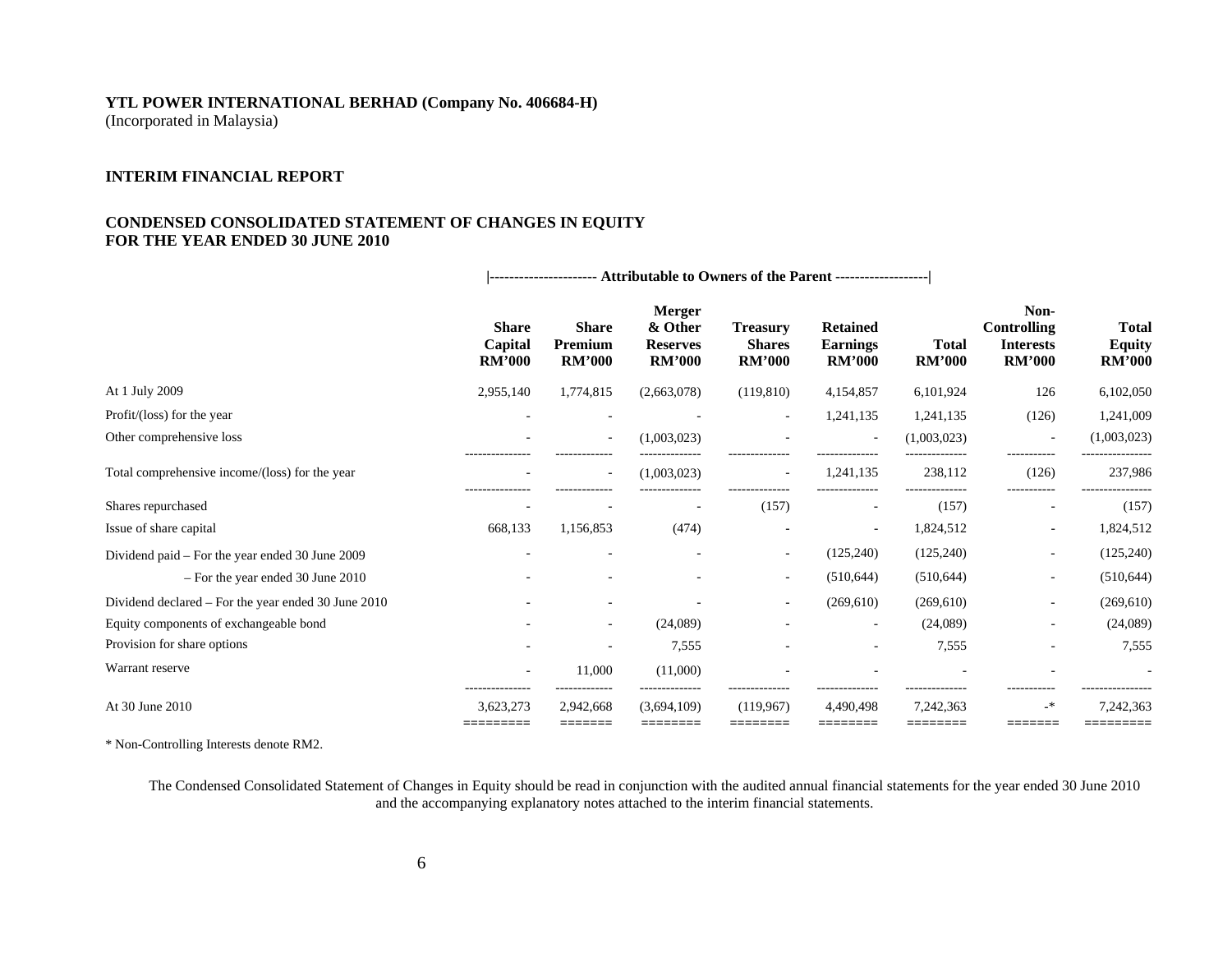### **CONDENSED CONSOLIDATED STATEMENT OF CASH FLOWS FOR THE YEAR ENDED 30 JUNE 2011**

|                                                                                                | <b>CURRENT</b><br>YEAR-TO-DATE<br>30.06.2011 | <b>PRECEDING</b><br><b>YEAR</b><br><b>CORRESPONDING</b><br><b>PERIOD</b><br>30.06.2010 |
|------------------------------------------------------------------------------------------------|----------------------------------------------|----------------------------------------------------------------------------------------|
|                                                                                                | <b>RM'000</b>                                | <b>RM'000</b>                                                                          |
| Net cash generated from operating activities                                                   | 2,072,763                                    | 2,663,933                                                                              |
| Net cash used in investing activities                                                          | (1,433,570)                                  | (1,420,422)                                                                            |
| Net cash (used in)/generated from financing activities                                         | (834, 525)                                   | 176,459                                                                                |
| Net changes in cash and cash equivalents<br>Cash and cash equivalents at beginning of the year | (195, 332)<br>7,326,721                      | 1,419,970<br>5,906,751                                                                 |
| Cash and cash equivalents at end of the year [Note a]                                          | 7,131,389<br>--------                        | 7,326,721<br>كالأكاس كالمتابعة                                                         |

### *[Note a]*

Cash and cash equivalents at the end of the year comprise:

|                                                                          | <b>RM'000</b> | <b>RM'000</b> |
|--------------------------------------------------------------------------|---------------|---------------|
| Fixed deposits                                                           | 6,768,272     | 7,025,387     |
| Cash and bank balances                                                   | 410,552       | 346,155       |
| Bank overdrafts<br>(included within short term borrowings in [Note B10]) | (47, 435)     | (44, 821)     |
|                                                                          | 7,131,389     | 7,326,721     |
|                                                                          |               |               |

The Condensed Consolidated Statement of Cash Flows should be read in conjunction with the audited annual financial statements for the year ended 30 June 2010 and the accompanying explanatory notes attached to the interim financial statements.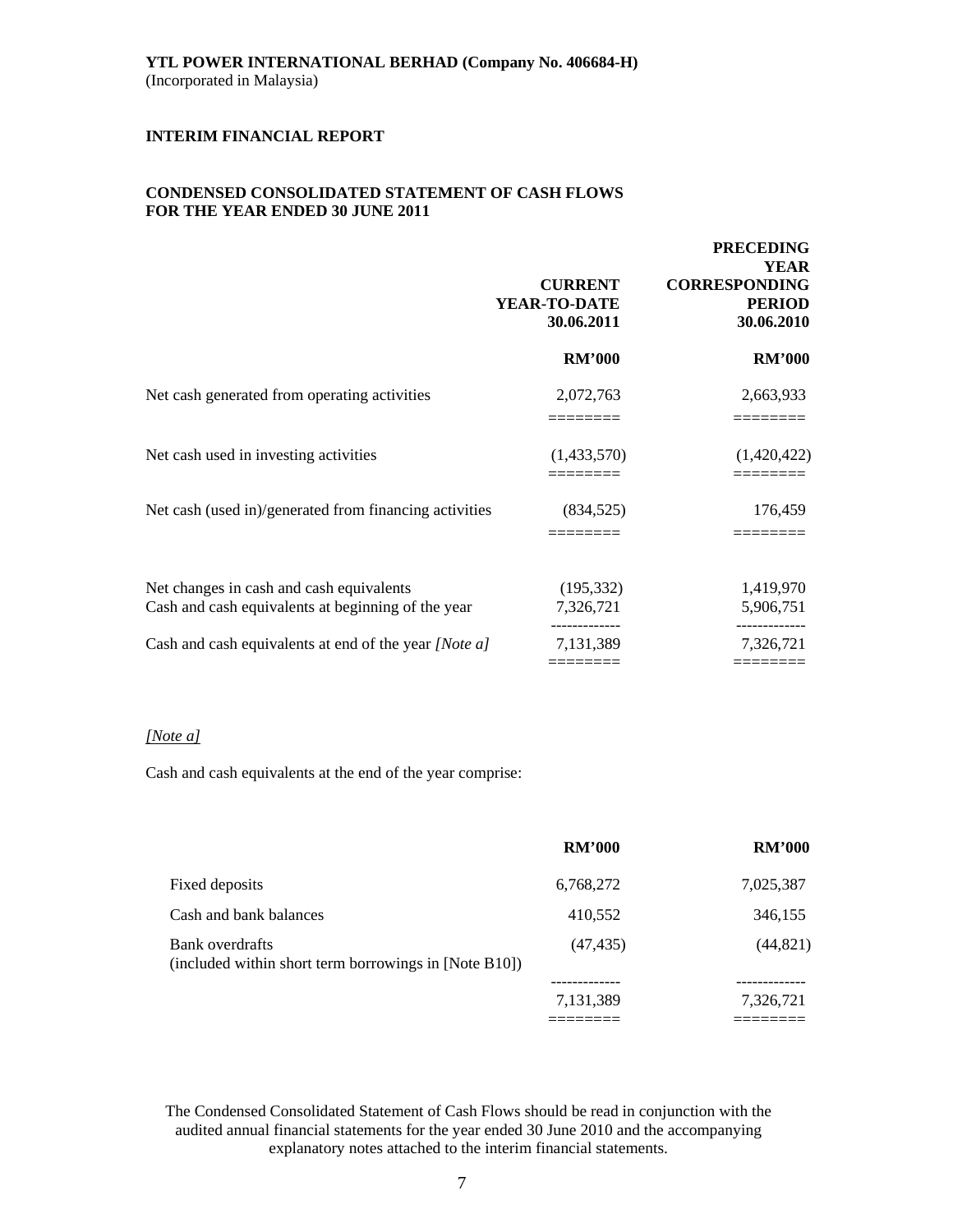### **INTERIM FINANCIAL REPORT**

### **PART A – EXPLANATORY NOTES PURSUANT TO FRS 134**

The interim financial report should be read in conjunction with the audited annual financial statements of the Group for the year ended 30 June 2010.

#### **A1. Accounting Policies and Methods of Computation**

The interim financial report is unaudited and has been prepared in accordance with Financial Reporting Standard ('FRS') 134: "Interim Financial Reporting" and Chapter 9, part K of the Main Market Listing Requirements of the Bursa Malaysia Securities Berhad ('Bursa Securities').

The explanatory notes contained herein provide an explanation of the events and transactions that are significant to the understanding of the changes in the financial position and performance of the Group since the financial year ended 30 June 2010.

The accounting policies and methods of computation adopted by the Group in the interim financial statements are consistent with those adopted in the latest audited annual financial statements except for the adoption of new and revised FRSs, amendments to FRSs and Interpretation Committee ('IC') interpretations which were effective for financial period beginning 1 July 2010.

 The adoption of the new and revised FRSs, amendments to FRSs and ICs do not have significant financial impact on the Group other than the effects of the following FRSs:

#### FRS 101(revised): Presentation of Financial Statements

The revised FRS 101 requires all non-owner changes in equity to be presented either in a single statement of comprehensive income or in two statements which comprise a separate income statement and statement of comprehensive income. The Group has elected to present the statement of comprehensive income in two statements if there is any comprehensive income being recognized in the period.

 There is no impact on the financial position of the Group since these changes affect only the presentation of items of income and expenses. The Group has adopted the standard retrospectively.

#### FRS 7 Financial Instruments: Disclosures

FRS 7 requires extensive disclosure of qualitative and quantitative information about exposure to risks arising from financial instruments. Such information will be disclosed in the audited annual financial statements of the Group.

#### Amendment to FRS 117 Leases

With the adoption of the Amendment to FRS 117, the classification of a leasehold land as a finance lease or an operating lease is based on the extent to which risks and rewards incidental to ownership lies. Accordingly, the Group has reclassified its leasehold land to property, plant and equipment. This change in classification has no effect on the financial position of the Group.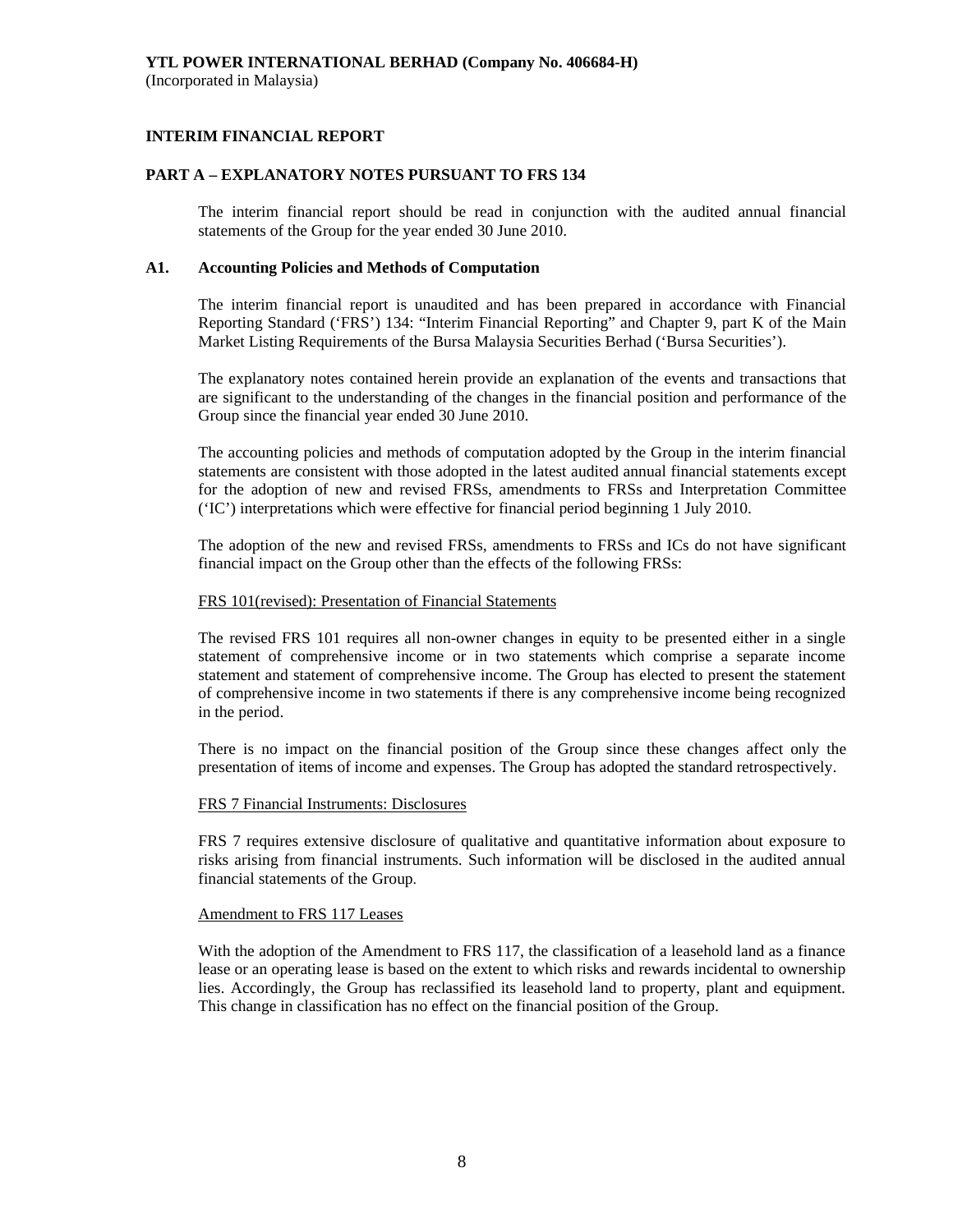### **INTERIM FINANCIAL REPORT**

#### **Notes – continued**

#### FRS 139 Financial Instruments: Recognition and Measurement

FRS 139 sets out the new requirements for the recognition and measurement of the Group's financial instruments. It also sets out the requirements for the application of hedge accounting.

Financial instruments are recorded initially at fair value. Subsequent measurement of those instruments at end of each reporting period reflects the designation of the financial instrument. The Group determines the classification at initial recognition and re-evaluates this designation at each year end except for those financial instruments measured at fair value through profit or loss.

Financial Assets

a) Loans and Receivables

Prior to 1 July 2010, loans and receivables were stated at gross proceeds receivables less allowance for doubtful debts. Under FRS 139, loans and receivables are initially measured at fair value and subsequently at amortised cost using the effective interest rate method. Gains and losses are recognised in the consolidated income statement when the loans and receivables are derecognised, impaired or through the amortisation process.

b) Available-for-sale

Prior to 1 July 2010, available-for-sale financial assets such as other investments were accounted for at cost less impairment losses. Under FRS 139, available-for-sale financial asset is measured (a) at fair value initially and subsequently with unrealized gains or losses recognised directly in equity until the investment is derecognised or impaired or (b) at cost if the unquoted equity instrument is not carried at fair value because its fair value cannot be reliably measured.

c) Held-to-maturity

Prior to 1 July 2010, held-to-maturity financial assets such as negotiable instruments of deposits were accounted for at cost less impairment losses. Under FRS 139, held-tomaturity financial asset is initially measured at fair value and subsequently at amortised cost using the effective interest rate method. Gains and losses are recognised in the consolidated income statement when the investments are derecognised, impaired or through the amortisation process.

Financial Liabilities

a) Borrowings

Prior to 1 July 2010, borrowings were stated at the proceeds received less directly attributable transaction costs. Under FRS 139, borrowings are initially measured at fair value plus directly attributable transaction costs and subsequently at amortised cost using the effective interest rate method. Gains and losses are recognised in the consolidated income statement when the liabilities are derecgnised or through the amortisation process.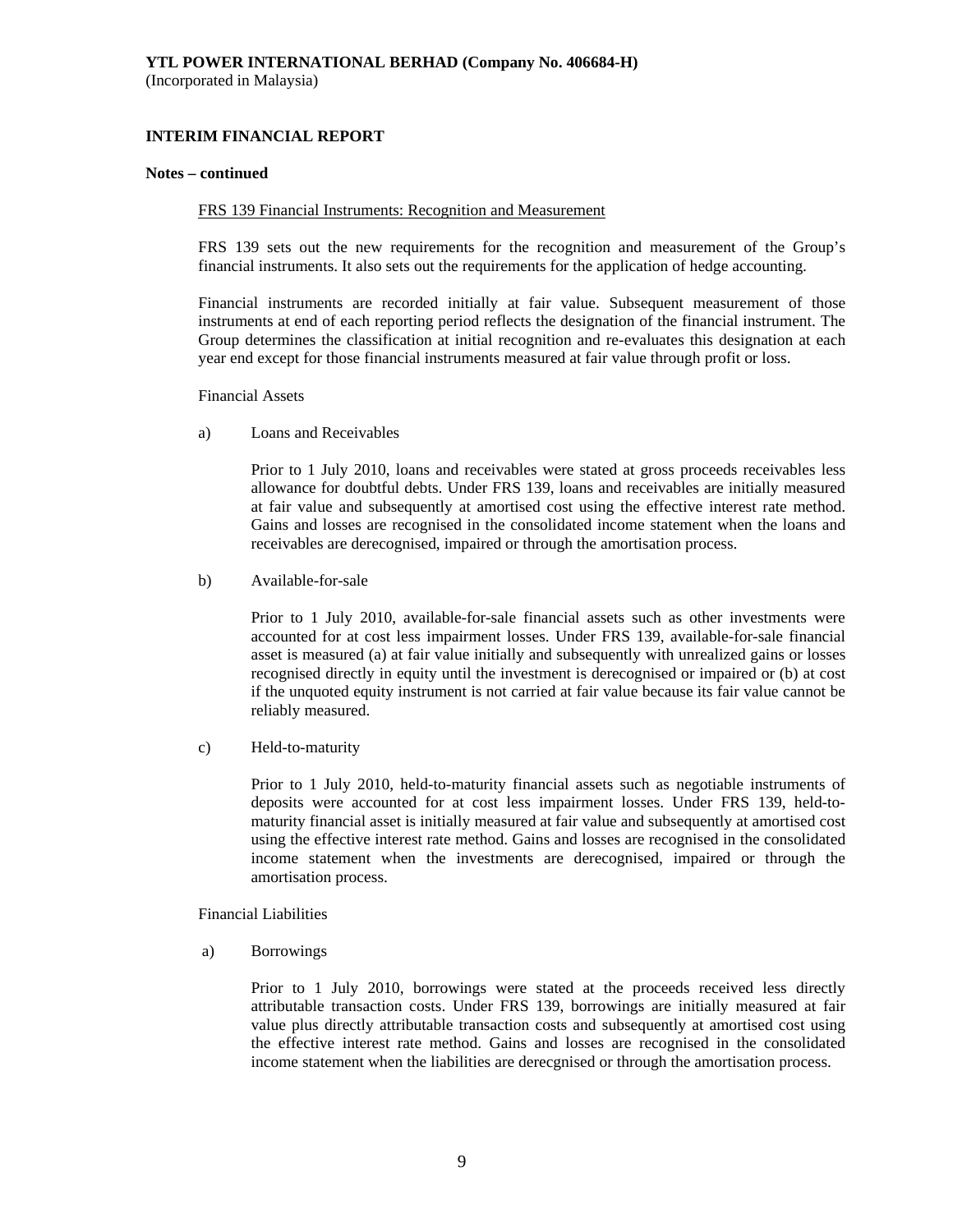### **INTERIM FINANCIAL REPORT**

#### **Notes – continued**

b) Derivative Financial Instruments

Prior to 1 July 2010, derivatives were not recognised in the financial statements. Under FRS 139, derivatives are required to be initially recognised at fair value on the date the derivative contract is entered into and subsequently at fair value at each of the reporting period. Derivatives are carried as assets when fair value is positive and as liabilities when fair value is negative. Any gains or losses arising from changes in fair value on derivatives that do not qualify for hedge accounting are recognised in the income statement.

However, where derivatives qualify for hedge accounting, recognition of any changes in fair value will depend on the nature of items being hedged as explained below:

Cash flow hedge

The effective portion of the gain or loss on the hedging instrument is recognised directly in equity, while an ineffective portion is recognised immediately in the income statement. Amounts taken to equity are transferred to the income statement when the hedged transaction affects profit or loss, such as when the hedged financial expense is recognised or when a forecast sale occurs. When the hedged item is the cost of a nonfinancial asset or non-financial liability, the amounts taken to equity are transferred to the initial carrying amount of non-financial asset or liability.

If the forecast transaction or firm commitment is no longer expected to occur, amounts previously recognised in equity are transferred to the income statement. If the hedging instrument expires or is sold, terminated or exercised without replacement or rollover, or if its designation as a hedge is revoked, amounts previously recognised in equity remain in equity until the forecast transaction or firm commitment occurs.

In accordance with the transitional provisions of FRS 139, the above changes are applied prospectively and the comparatives as at 30 June 2010 are not restated. Instead, the changes have been accounted for by restating the following opening balances in the statement of financial position as at 1 July 2010.

#### IC interpretation 12: Service Concession Arrangement

The IC interpretation 12: Service Concession Arrangements ("IC 12") provides guidance on the accounting by the operator of a service concession arrangement involving the provision of public sector services.

Infrastructure within the scope of IC 12 shall not be recognized as tangible operating assets of the operator because the contractual service arrangement does not convey the right to control the use of infrastructure to the operator. Instead, the right to charge for the provision of services being the consideration received by the operator for the construction, operation and maintenance that the operator has performed on the infrastructure is to be recognized as financial assets.

IC 12 requires that the contractual obligations to maintain the infrastructure to a specified standard or to restore the infrastructure when it is deteriorated below a specified condition, be recognised and measured in accordance with FRS 137: Provisions, Contingent Liabilities and Contingent Assets.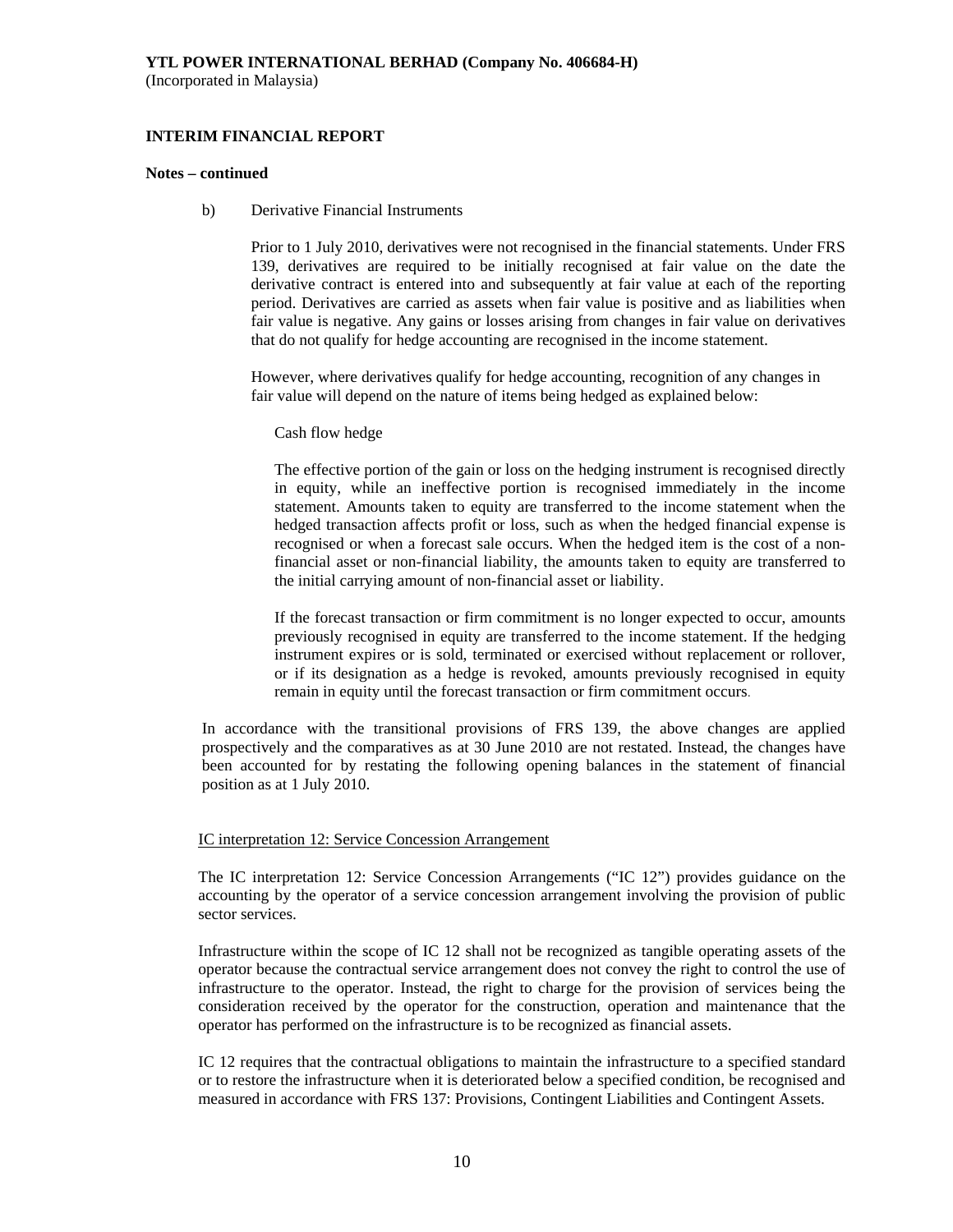#### **INTERIM FINANCIAL REPORT**

#### **Notes – continued**

This interpretation applies to the Group's Associate Company, PT Jawa Power.

 The effects arising from the adoption of the new standard as described above, other than those disclosed in the statement of changes in equity are as follows:

|                              | As<br>previously | <b>Effect on</b><br>adoption of | <b>Effect</b> on<br>adoption of |                    |
|------------------------------|------------------|---------------------------------|---------------------------------|--------------------|
|                              | reported         | IC <sub>12</sub>                | <b>FRS 139</b>                  | <b>As Restated</b> |
|                              | <b>RM'000</b>    | <b>RM'000</b>                   | <b>RM'000</b>                   | <b>RM'000</b>      |
| As at 1 July 2010            |                  |                                 |                                 |                    |
| <b>Non-current Assets</b>    |                  |                                 |                                 |                    |
| Associated companies         | 992,907          | 32,297                          | (2,873)                         | 1,022,331          |
| Available-for-sale financial |                  |                                 |                                 |                    |
| assets                       |                  |                                 | 157,653                         | 157,653            |
| Investments                  | 694,300          |                                 | (167, 399)                      | 526,901            |
| Derivative financial         |                  |                                 |                                 |                    |
| instruments                  |                  |                                 | 1,684                           | 1,684              |
| <b>Current Assets</b>        |                  |                                 |                                 |                    |
| Derivative financial         |                  |                                 |                                 |                    |
| instruments                  | 1,949            |                                 | 35,117                          | 37,066             |
| Receivables, deposits and    |                  |                                 |                                 |                    |
| prepayments                  | 1,986,727        |                                 | (11, 951)                       | 1,974,776          |
| Non-current liabilities      |                  |                                 |                                 |                    |
| <b>Bonds</b>                 | 7,740,168        |                                 | (4, 387)                        | 7,735,781          |
| Derivative financial         |                  |                                 |                                 |                    |
| instruments                  |                  |                                 | 16,806                          | 16,806             |
| <b>Current liabilities</b>   |                  |                                 |                                 |                    |
| Payables and accrued         |                  |                                 |                                 |                    |
| expenses                     | 2,115,081        |                                 | (876)                           | 2,114,205          |
| Derivative financial         |                  |                                 |                                 |                    |
| instruments                  | 23,749           |                                 | 77,934                          | 101,683            |
| Reserves                     |                  |                                 |                                 |                    |
| Merger & other reserves      | (3,694,109)      |                                 | (13, 119)                       | (3,707,228)        |
| Retained earnings            | 4,458,201        | 32,297                          | (64, 129)                       | 4,426,369          |

#### **A2. Seasonality or Cyclicality of Operations**

The business operations of the Group are not materially affected by any seasonal or cyclical factor.

### **A3. Exceptional or Unusual Items**

 During the current financial quarter, there was no item of an exceptional or unusual nature that affects the assets, liabilities, equity, net income or cash flows of the Group.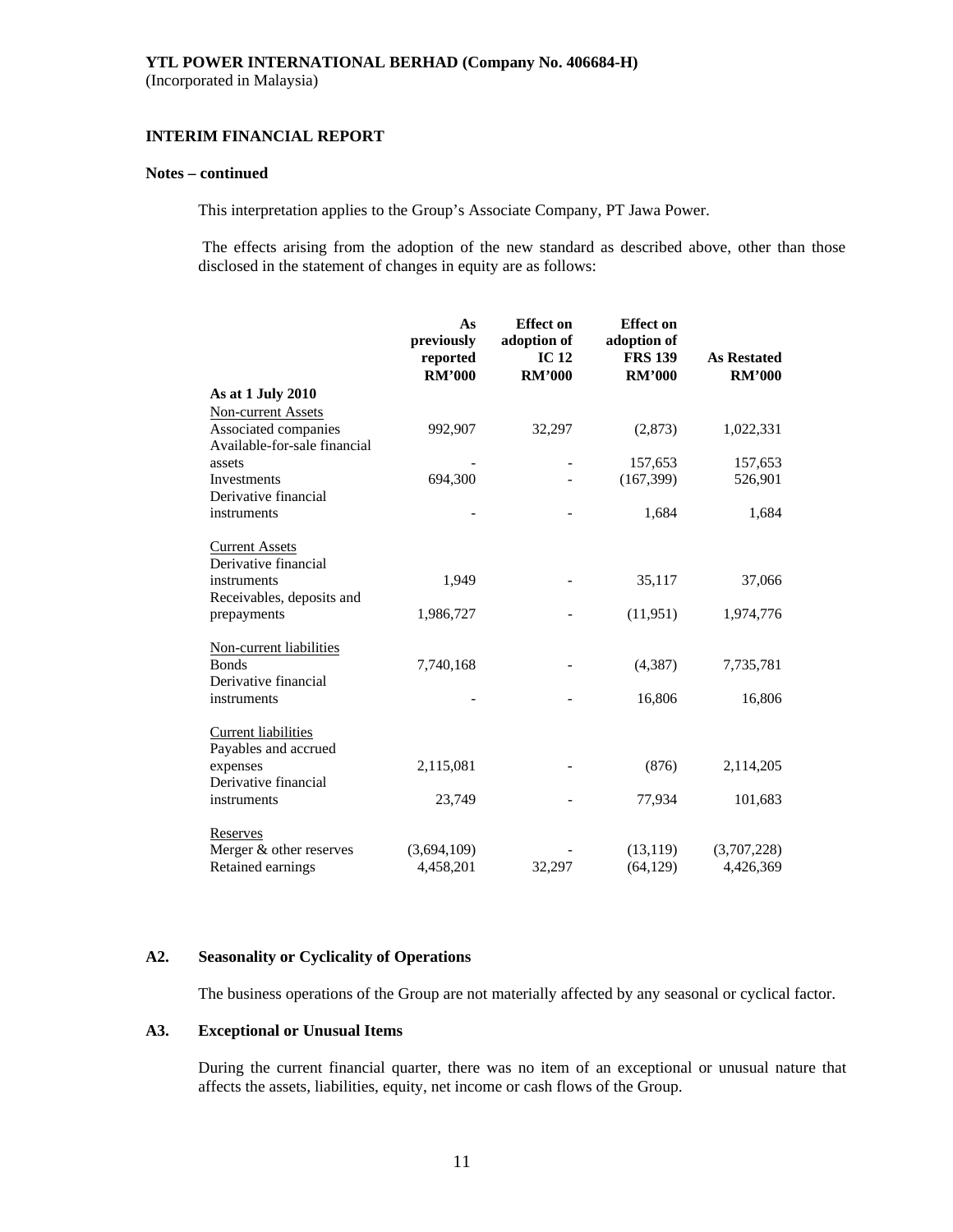#### **Notes – continued**

### **A4. Changes in Estimates of Amounts Reported**

 There was no significant change to estimate of amount reported in prior interim periods or prior financial years.

### **A5. Changes in Debt and Equity Securities**

 The numbers of ordinary shares of RM0.50 each issued during the current financial quarter and financial year to date pursuant to the exercise of Warrants 2008/2018 were 253,882 and 17,721,183 respectively at a weighted average exercise price of RM1.21 per share.

 During the current financial quarter and financial year to date, 3,271,500 ordinary shares of RM0.50 each and 14,727,350 ordinary shares of RM0.50 each was issued pursuant to the exercise of employees' share options granted under the Company's Employees Share Option Scheme at a weighted average exercise price of RM1.67 per share and RM1.71 per share respectively.

 A total of 2,000 ordinary shares of RM0.50 each were repurchased from the open market for a total consideration of RM4,667 for the current financial year to date. The share buy-back transactions were financed by internally generated funds. The shares purchased are being held as treasury shares. As at 30 June 2011, the number of treasury shares held were 56,724,745 ordinary shares of RM0.50 each.

On 30 September 2010, the Group had fully settled a SGD350 million 3.97% unsecured Bonds.

The outstanding debts are as disclosed in Note B10.

#### **A6. Dividends Paid**

The following dividends were paid during the financial year under review:

- (i) A third interim single tier dividend of 7.5% or 3.75 sen per ordinary share of 50 sen each amounting to RM269,610,359 in respect of the financial year ended 30 June 2010 was paid on 15 July 2010.
- (ii) A final single tier dividend of 3.75% or 1.875 sen per ordinary share of 50 sen each amounting to RM135,238,224 in respect of the financial year ended 30 June 2010 was paid on 23 December 2010.
- (iii) A first interim single tier dividend of 7.5% or 3.75 sen per ordinary share of 50 sen each amounting to RM270,493,634 in respect of the financial year ended 30 June 2011 was paid on 21 January 2011.
- (iv) A second interim tax exempt dividend of 3.75% or 1.875 sen per ordinary share of 50 sen each amounting to RM135,351,037 in respect of the financial year ended 30 June 2011 was paid on 31 March 2011.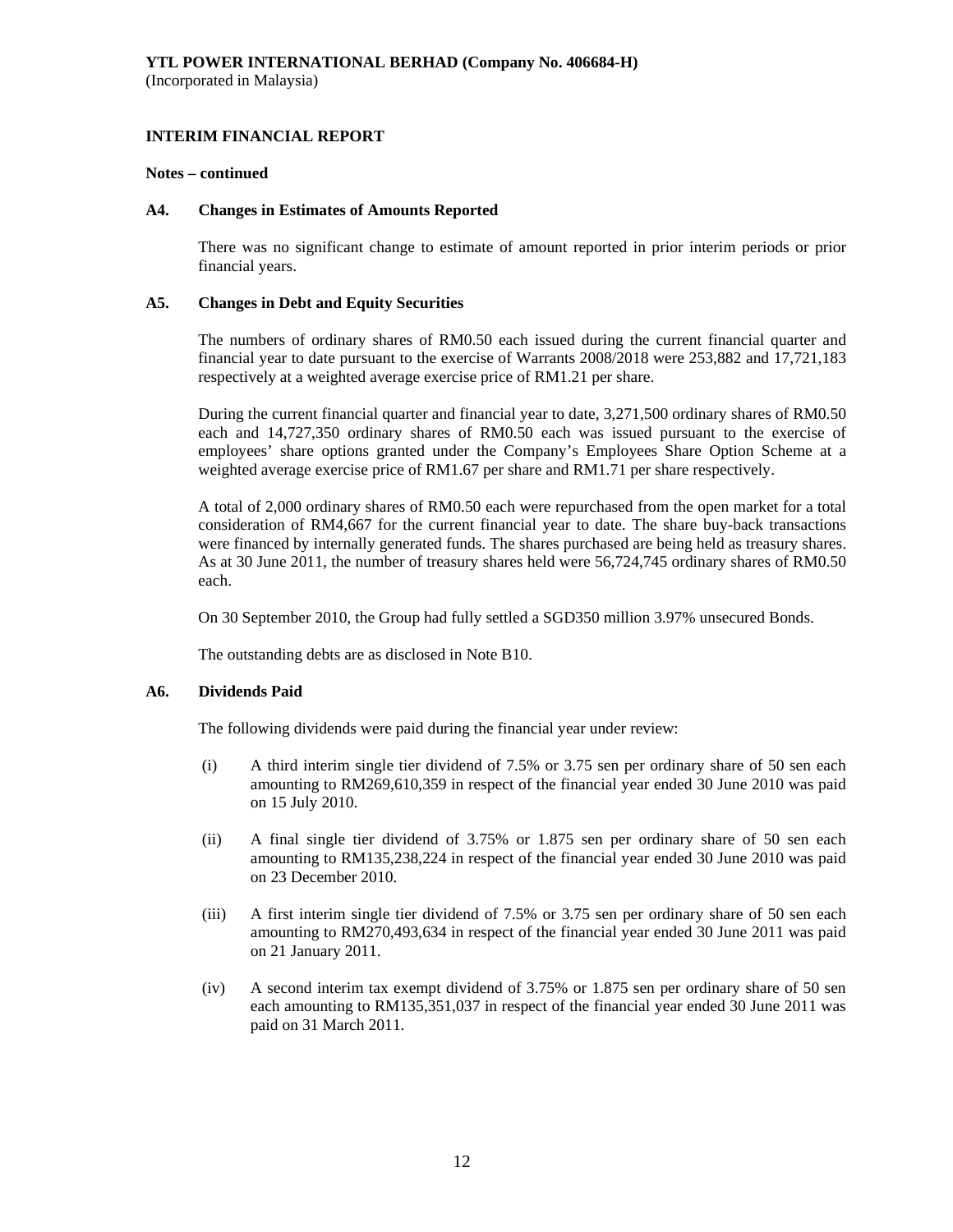### **INTERIM FINANCIAL REPORT**

### **Notes – continued**

#### **A7. Segment Information**

The Group has five reportable segments as described below:

- a) Power generation (Contracted)
- b) Multi utilities business (Merchant)
- c) Water & sewerage
- d) Mobile broadband network
- e) Investment holding and other businesses

 Management monitors the operating results of business segments separately for the purpose of making decisions about resources to be allocated and of assessing performance.

Segment information for the year ended 30 June 2011:

|                                       | <b>Power</b><br>generation<br>(Contracted)<br>RM'000 | Multi<br>utilities<br><b>business</b><br>(Merchant)<br><b>RM'000</b> | Water &<br>sewerage<br>RM'000 | Mobile<br><b>broadband</b><br>network<br><b>RM'000</b> | Investment<br>holding $\&$<br>other<br><b>businesses</b><br>RM'000 | Group<br>RM'000 |
|---------------------------------------|------------------------------------------------------|----------------------------------------------------------------------|-------------------------------|--------------------------------------------------------|--------------------------------------------------------------------|-----------------|
| <b>External</b>                       |                                                      |                                                                      |                               |                                                        |                                                                    |                 |
| Revenue                               | 1,087,338                                            | 11.149.547                                                           | 2,293,708                     | 26,399                                                 | 105.364                                                            | 14,662,356      |
| Inter-segment<br><b>Revenue</b>       |                                                      |                                                                      |                               | 298                                                    | 1,365,197                                                          | 1,365,495       |
| Segment profit /<br>(loss) before tax | 334,202                                              | 884,154                                                              | 635,266                       | (280,064)                                              | (57, 437)                                                          | 1,516,121       |

Segment information for the year ended 30 June 2010:

|                                      | <b>Power</b><br>generation<br>(Contracted)<br>RM'000 | Multi<br>utilities<br><b>business</b><br>(Merchant)<br>RM'000 | Water &<br>sewerage<br><b>RM'000</b> | Mobile<br>broadband<br>network<br>RM'000 | Investment<br>holding $\&$<br>other<br><b>businesses</b><br>RM'000 | Group<br>RM'000 |
|--------------------------------------|------------------------------------------------------|---------------------------------------------------------------|--------------------------------------|------------------------------------------|--------------------------------------------------------------------|-----------------|
| <b>External</b>                      |                                                      |                                                               |                                      |                                          |                                                                    |                 |
| Revenue                              | 1,127,875                                            | 9,750,600                                                     | 2,455,904                            | -                                        | 108,538                                                            | 13,442,917      |
| Inter-segment<br>Revenue             | ٠                                                    |                                                               |                                      |                                          | 909.399                                                            | 909,399         |
| Segment profit/<br>(loss) before tax | 332,673                                              | 705,114                                                       | 700,806                              | (10,271)                                 | (11, 110)                                                          | 1,717,212       |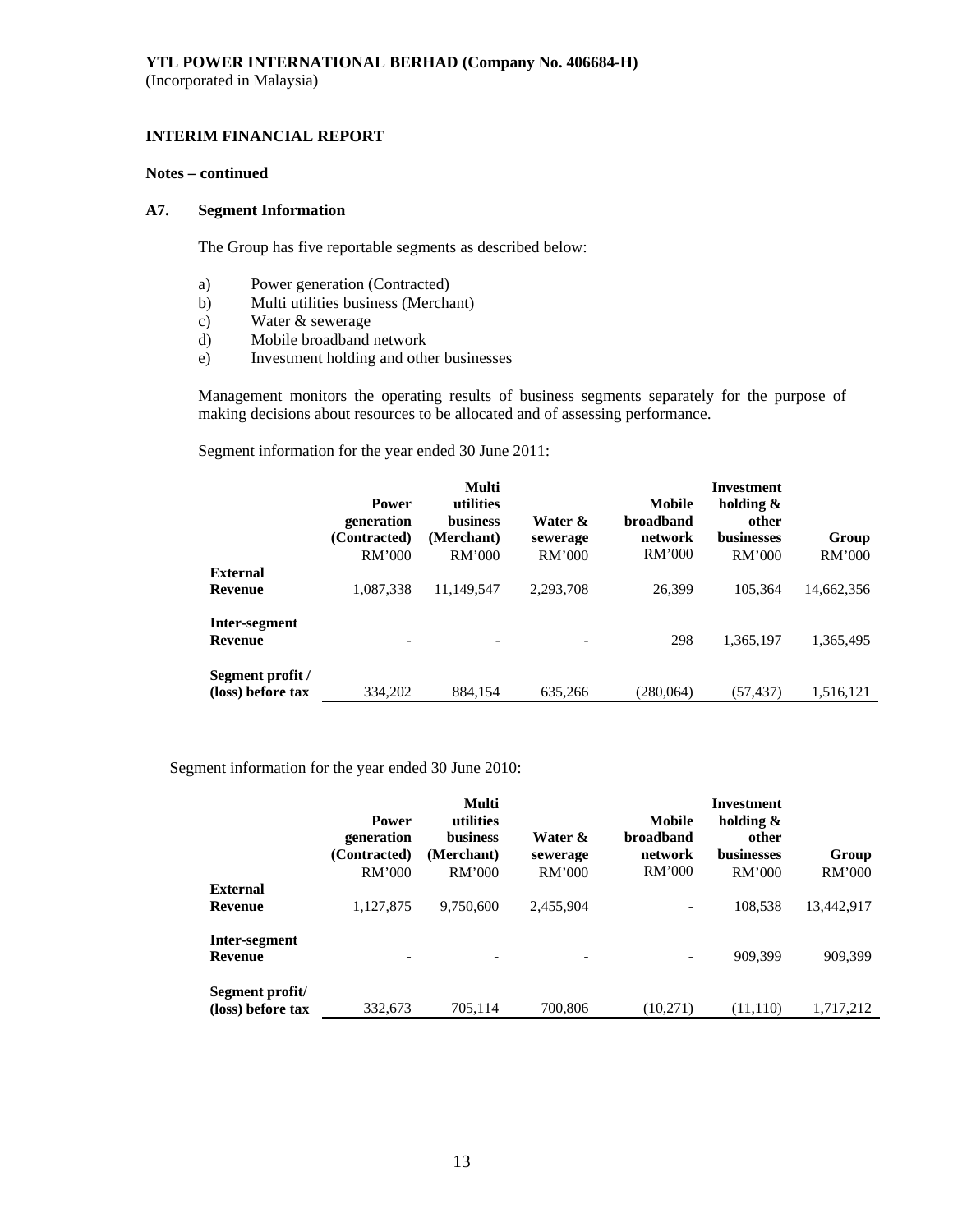#### **Notes – continued**

#### **A8. Material Events Subsequent to the End of the Interim Period**

There was no item, transaction or event of a material or unusual nature during the period from the end of the quarter under review to the date of this report except for the following:

On 7 July 2011, the Company together with YTL Jawa Power Holdings Limited ('YTLJPHL'), a wholly-owned subsidiary of the Company, entered into a share purchase agreement ('SPA') with Marubeni Corporation ('Marubeni') and Aster Power Holding B.V., a wholly-owned subsidiary of Marubeni, relating to the sale and purchase of 7,714 ordinary shares of EUR1.00 and certain Company Interests (as defined in the SPA) in YTL Jawa Power Holdings BV ('YTLJPH') representing 15/35 or 42.86% equity interests in YTLJPH.

The sale was completed on 15 August 2011.

### **A9. Changes in the Composition of the Group**

 There were no changes in the composition of the Group for the current financial year, including business combinations, acquisition or disposal of subsidiaries and long-term investments, restructurings and discontinuing operations except for the followings:

(i) On 16 November 2010, YTL Utilities Limited ('YTL Utilities'), a wholly-owned subsidiary of the Company, acquired 1 ordinary share of par value USD1.00 in YTL Jordan Energy Limited at par value. As a result, YTL Jordan Energy Limited became a wholly-owned subsidiary of YTL Utilities and an indirect subsidiary of the Company.

YTL Jordan Energy Limited was incorporated in the Cayman Islands on 16 November 2010 with an authorised share capital of USD50,000.00 comprising 50,000 shares of USD1.00 each. YTL Jordan Energy Limited will be principally involved in investment holding.

(ii) On 10 November 2010, YTL Communications Sdn Bhd ('YTL Comm'), a 60%-owned subsidiary of the Company, entered into a Sale and Purchase Agreement with YTL e-Solutions Berhad, a related company, for the acquisition of 450,000 ordinary shares of RM1.00 each representing 90% of the issued and paid-up share capital of Extiva Communications Sdn Bhd ('Extiva') for a consideration of RM18,000,000 in cash. On 14 January 2011, YTL Comm entered into an agreement with Kok Kee Chon ('KKC') and Extiva for the acquisition from KKC of 50,000 ordinary shares of RM1.00 each representing 10% of the issued and paid-up share capital of Extiva for a consideration of RM2,000,000 in cash. All the 500,000 shares in Extiva were registered in the name of YTL Comm on 16 February 2011. As a result, Extiva became a wholly-owned subsidiary of YTL Comm and an indirect subsidiary of the Company.

 Extiva was incorporated on 14 April 1998 and presently has an authorised share capital of RM1,000,000.00 comprising 1,000,000 ordinary shares of RM1.00 each, of which 500,000 ordinary shares have been issued and fully paid-up. Extiva is principally involved in developing and marketing VoIP telephony and other advanced network media appliances for the service provider and enterprise telephony markets.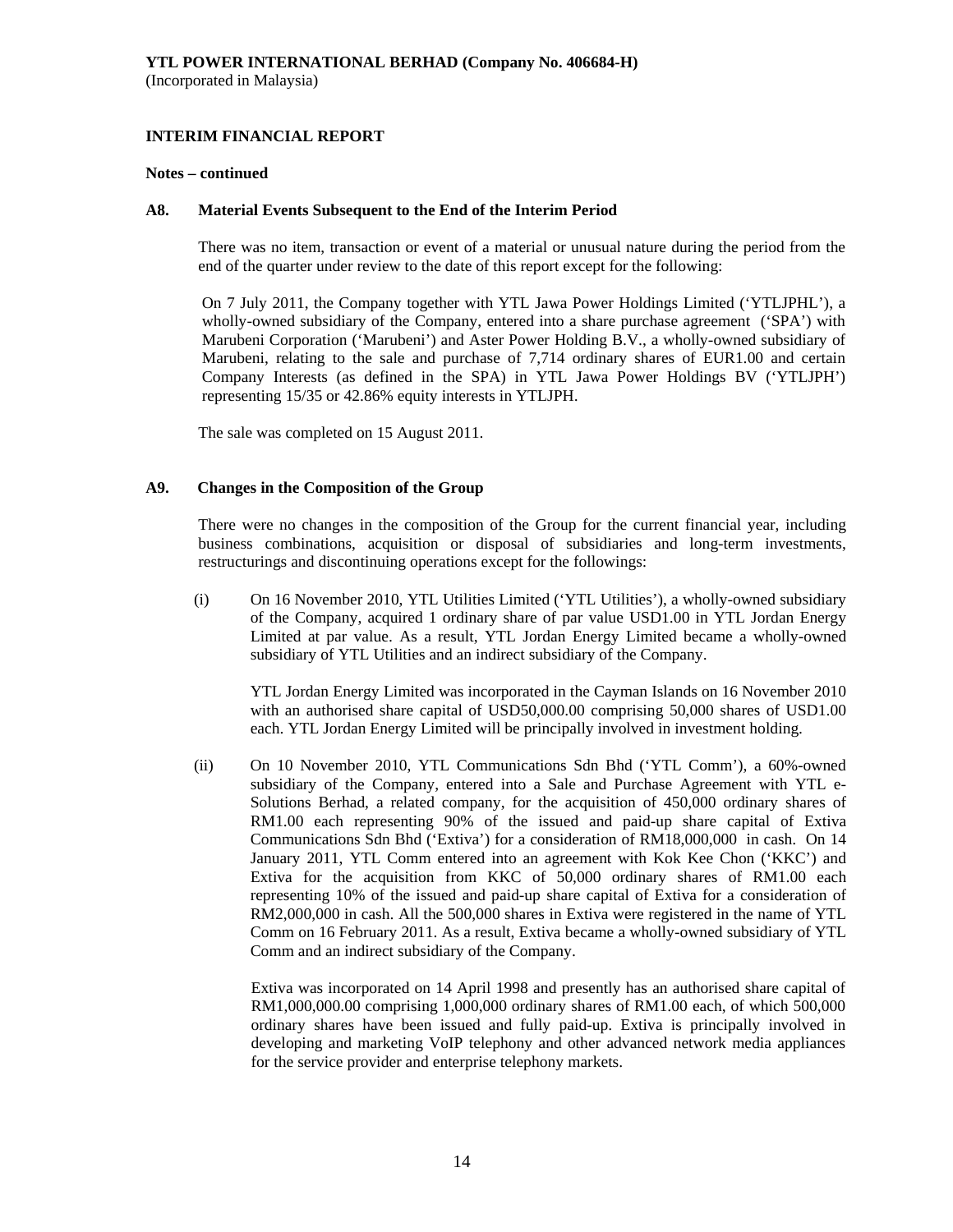### **INTERIM FINANCIAL REPORT**

#### **Notes – continued**

(iii) On 29 April 2011, YTLJPHL completed the acquisition of 30% of the issued share capital of Enefit Jordan BV from Near East Investment Co (NEI) and Eesti Energia AS (EE) for a total consideration of USD11,500,000. As a result, Enefit Jordan BV became an associate company of YTLJPHL.

Enefit Jordan BV was incorporated on 22 February 2011 and presently has an authorised share capital of EUR90,000.00 comprising of 90,000 ordinary shares of EUR1.00 each, of which 18,000 ordinary shares have been issued and fully paid-up. Enefit Jordan BV was established by NEI and EE as a holding company of two wholly-owned project companies to develop an oil project (oil shale mining and shale oil production) and a power project (oil shale-fired) at Attarat Um Ghudran in Jordan. These two projects are currently at preliminary development stage, including evaluation of oil shale deposits and project agreements discussions with relevant authorities.

#### **A10. Changes in Contingent Liabilities**

There were no material changes in the contingent liabilities of the Group since the last financial year ended 30 June 2010 except for the following:

As at 30 June 2011, the Company had given corporate guarantees to financial institutions for facilities granted by the financial institutions to its subsidiaries, details set out as follows:

|                             | <b>Amount</b>  |
|-----------------------------|----------------|
|                             | <b>USD'000</b> |
| Letter of credits           | 33,600         |
|                             | RM'000         |
| <b>Bonds and Guarantees</b> | 6,883          |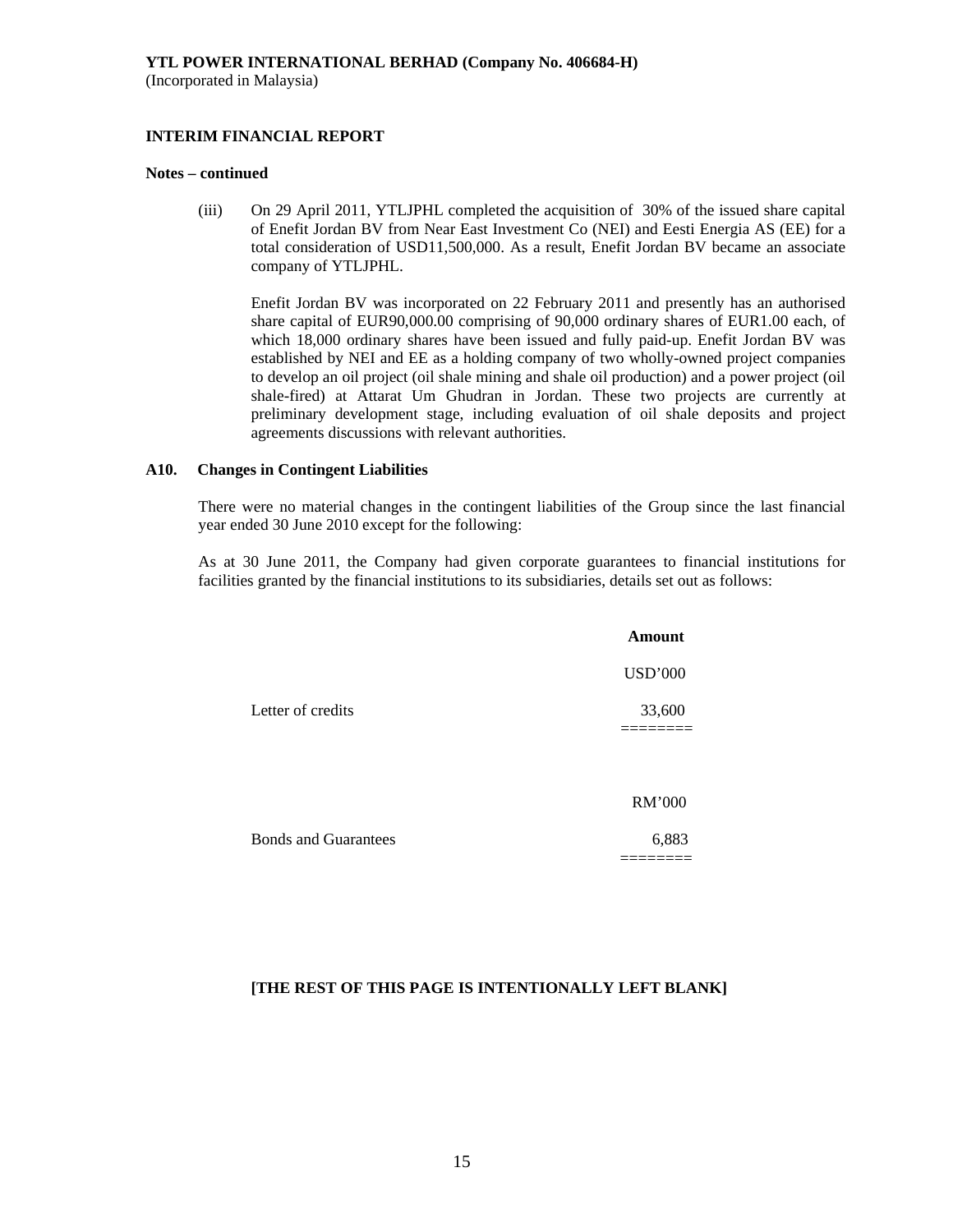### **PART B – EXPLANATORY NOTES PURSUANT TO APPENDIX 9B OF THE LISTING REQUIREMENTS OF BURSA MALAYSIA SECURITIES BERHAD**

### **B1. Review of the Results**

 Group revenue was RM4,264.9 million for the current financial quarter ended 30 June 2011 as compared to RM3,753.4 million recorded in the preceding year corresponding quarter ended 30 June 2010. The Group profit before taxation for the current financial quarter ended 30 June 2011 was RM377.3 million, a decrease of RM273.8 million or 42.1% as compared to RM651.1 million recorded in the preceding year corresponding quarter ended 30 June 2010. However, Group profit attributable to shareholders of the Company, net of minority interest, was in line to the preceding year corresponding quarter. For the 12 months ended 30 June 2011, the Group profit attributable to shareholders of the Company was RM1,319.6 million, an increase of RM78.5 million or 6.3% as compared to RM1,241.1 million recorded in the financial year ended 30 June 2010.

#### **B2. Comparison with Preceding Quarter**

|                                     | <b>Current</b><br><b>Ouarter</b><br>30.06.2011<br><b>RM'000</b> | <b>Preceding</b><br><b>Quarter</b><br>31.03.2011<br><b>RM'000</b> |
|-------------------------------------|-----------------------------------------------------------------|-------------------------------------------------------------------|
| Revenue                             | 4.264.862                                                       | 3,336,610                                                         |
| Consolidated profit before taxation | 377,296                                                         | 400,092                                                           |
| Consolidated profit after taxation  | 379,082                                                         | 303,791                                                           |

The increase in Group profit after taxation as compared to the preceding quarter was principally attributable to substantial tax credit recorded in the current quarter following a change in rate of tax recognised by the Wessex Water Group.

### **B3. Prospects**

The Group is expected to perform satisfactorily for the financial year ending 30 June 2012.

### **B4. Profit Forecast**

The Group did not issue any profit forecast during the financial year.

#### **B5. Audit Report of the preceding financial year ended 30 June 2010**

 The Auditors' Report on the financial statements of the financial year ended 30 June 2010 did not contain any qualification.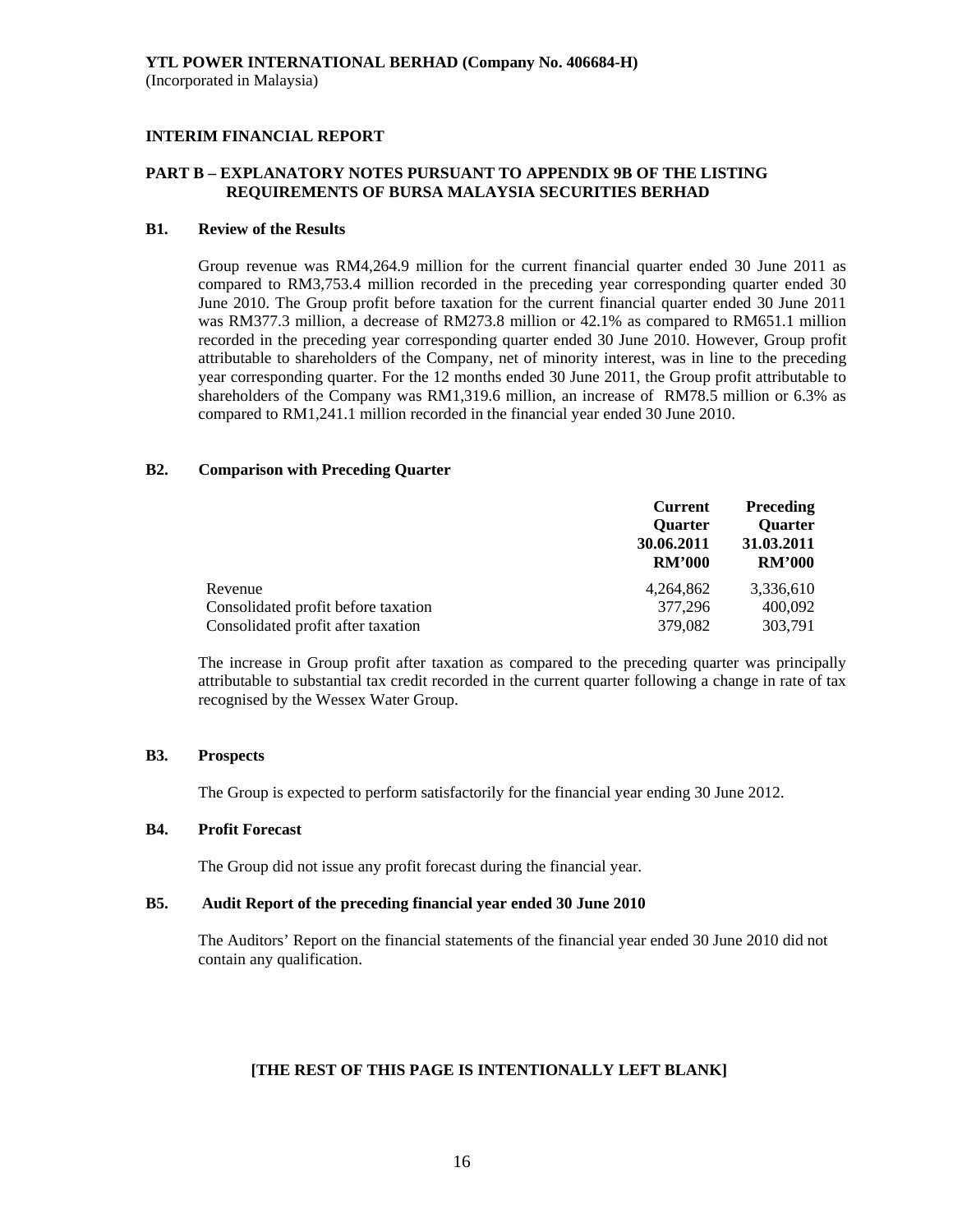### **INTERIM FINANCIAL REPORT**

#### **Notes – continued**

#### **B6. Taxation**

|                                   | <b>Current</b><br>Year<br><b>Ouarter</b> | Current<br>Year<br><b>To Date</b> |
|-----------------------------------|------------------------------------------|-----------------------------------|
|                                   | 30.06.2011<br><b>RM'000</b>              | 30.06.2011<br><b>RM'000</b>       |
| In respect of current period/year |                                          |                                   |
| - Income Tax                      | 70,854                                   | 416,474                           |
| - Deferred Tax                    | (54,085)                                 | (84,741)                          |
| In respect of prior period/year   |                                          |                                   |
| - Income Tax                      | (18, 555)                                | (18, 555)                         |
|                                   | ----------                               | ------------                      |
|                                   | (1,786)                                  | 313,178                           |
|                                   |                                          |                                   |

The provision for taxation for the current financial quarter and current year to date reflects an effective rate lower than the average Statutory Income Tax Rate primarily due to substantial tax credit recorded in the current quarter following a change in rate of tax recognised by the Wessex Water Group.

### **B7. Sale of Unquoted Investments and/or Properties**

There was no sale of unquoted investments and/or properties during the current financial quarter and financial year to date.

### **B8. Quoted Investments**

- a) There was no disposal of quoted investment during the current financial quarter and financial year to date.
- b) There was no purchase of quoted investments during the current financial quarter and financial year to date.
- c) The cost, carrying value and the market value of the quoted investments of the Group as at end of the current financial quarter are:

|                   | <b>RM'000</b> |
|-------------------|---------------|
| Cost              | 103,527       |
| Carrying value    | 201,701       |
| Market/Fair value | 201,701       |
|                   |               |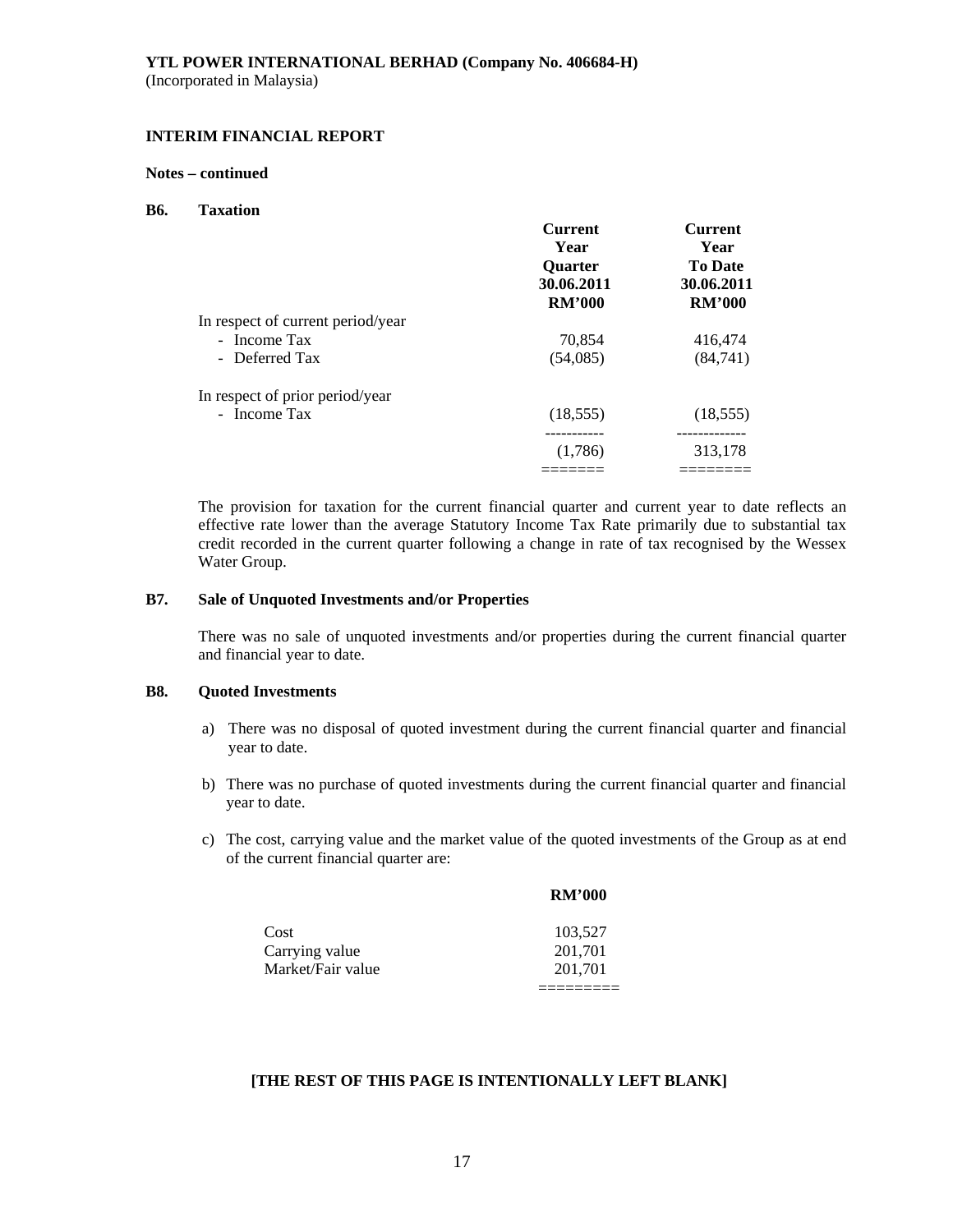#### **Notes – continued**

#### **B9. Corporate Proposals**

There are no corporate proposals announced by the Company which are not completed as at the date of this report.

#### **B10. Group Borrowings and Debt Securities**

The Group's borrowings from financial institutions as at 30 June 2011 are as follows:

|           | <b>Short term</b><br>Long term |                   |               |                   |               |
|-----------|--------------------------------|-------------------|---------------|-------------------|---------------|
|           | <b>Bonds</b>                   | <b>Borrowings</b> | <b>Bonds</b>  | <b>Borrowings</b> | <b>Total</b>  |
|           | <b>RM'000</b>                  | <b>RM'000</b>     | <b>RM'000</b> | <b>RM'000</b>     | <b>RM'000</b> |
| Secured   |                                | 3,564,106         |               | 5,719             | 3,569,825     |
| Unsecured |                                | 2,792,198         | 7,816,189     | 6,919,655         | 17,528,042    |
| Total     |                                | 6,356,304         | 7,816,189     | 6,925,374         | 21,097,867    |

The borrowings which are denominated in foreign currency are as follows:

| 397,365   | In US Dollar $(000)$       |
|-----------|----------------------------|
| 1,538,626 | In Sterling Pound ('000)   |
| 2.649.100 | In Singapore Dollar ('000) |

All borrowings of subsidiary companies are on a non-recourse basis to the Company save and except for the following which is guaranteed by the Company:

- a) SGD 100 million revolving credit due on 27 January 2012.
- b) USD200 million term loan due on 17 December 2012.
- c) USD 200 million term loan due on 30 June 2015.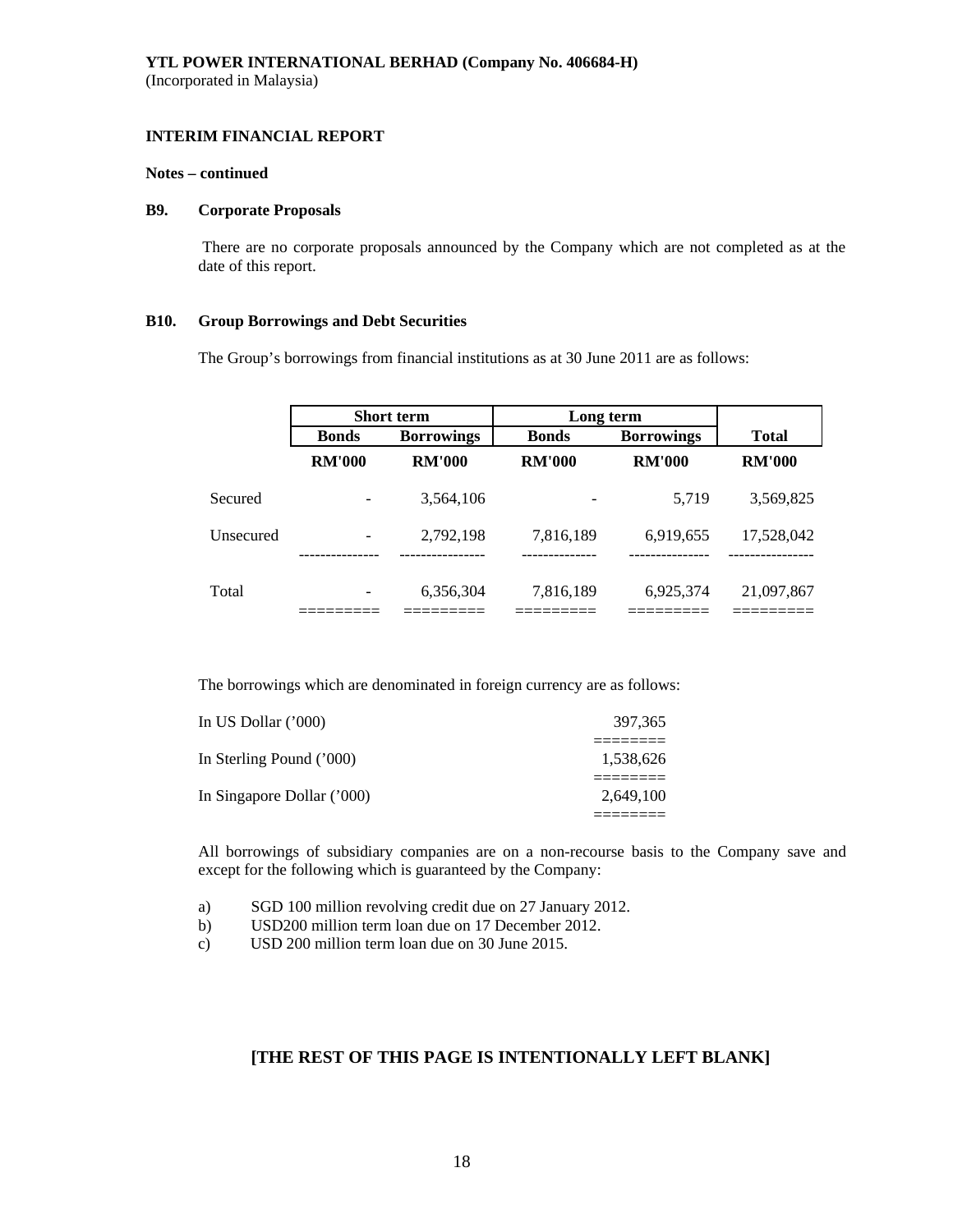#### **Notes – continued**

### **B11. Derivative Financial Instruments, Fair Value Changes of Financial Liabilities and Retained Earnings**

(a) Derivative Financial Instruments

As at 30 June 2011, the Group's outstanding derivatives are as follows:

| <b>Type of Derivatives</b>                                            | <b>Contract/Notional Value</b><br><b>RM'000</b> | <b>Fair Value</b><br><b>RM'000</b> |
|-----------------------------------------------------------------------|-------------------------------------------------|------------------------------------|
| <b>Fuel oil swaps</b><br>- Less than 1 year<br>- 1 year to 3 years    | 2,117,698<br>48,210                             | 2,194,457<br>50,821                |
| <b>Currency forwards</b><br>- Less than 1 year<br>- 1 year to 3 years | 1,926,563<br>78,315                             | 1,894,310<br>76,919                |
| Interest rate swaps<br>- More than 3 years                            | 614,425                                         | 581,124                            |

The Group entered into fuel oil swaps to hedge highly probable forecast physical fuel oil and natural gas purchases that are expected to occur at various dates in the future. The fuel oil swaps have maturity dates that match the expected occurrence of these transactions.

The Group entered into currency forwards to hedge highly probable forecast transactions denominated in foreign currency expected to occur in the future. The currency forwards have maturity dates that match the expected occurrence of these transactions.

Interest rate swaps are entered to hedge floating rate interest payments on bank borrowings which were obtained to finance the construction of property, plant and equipment.

All derivative financial instruments are executed with creditworthy counter parties with a view to limit the credit risk exposure of the Group.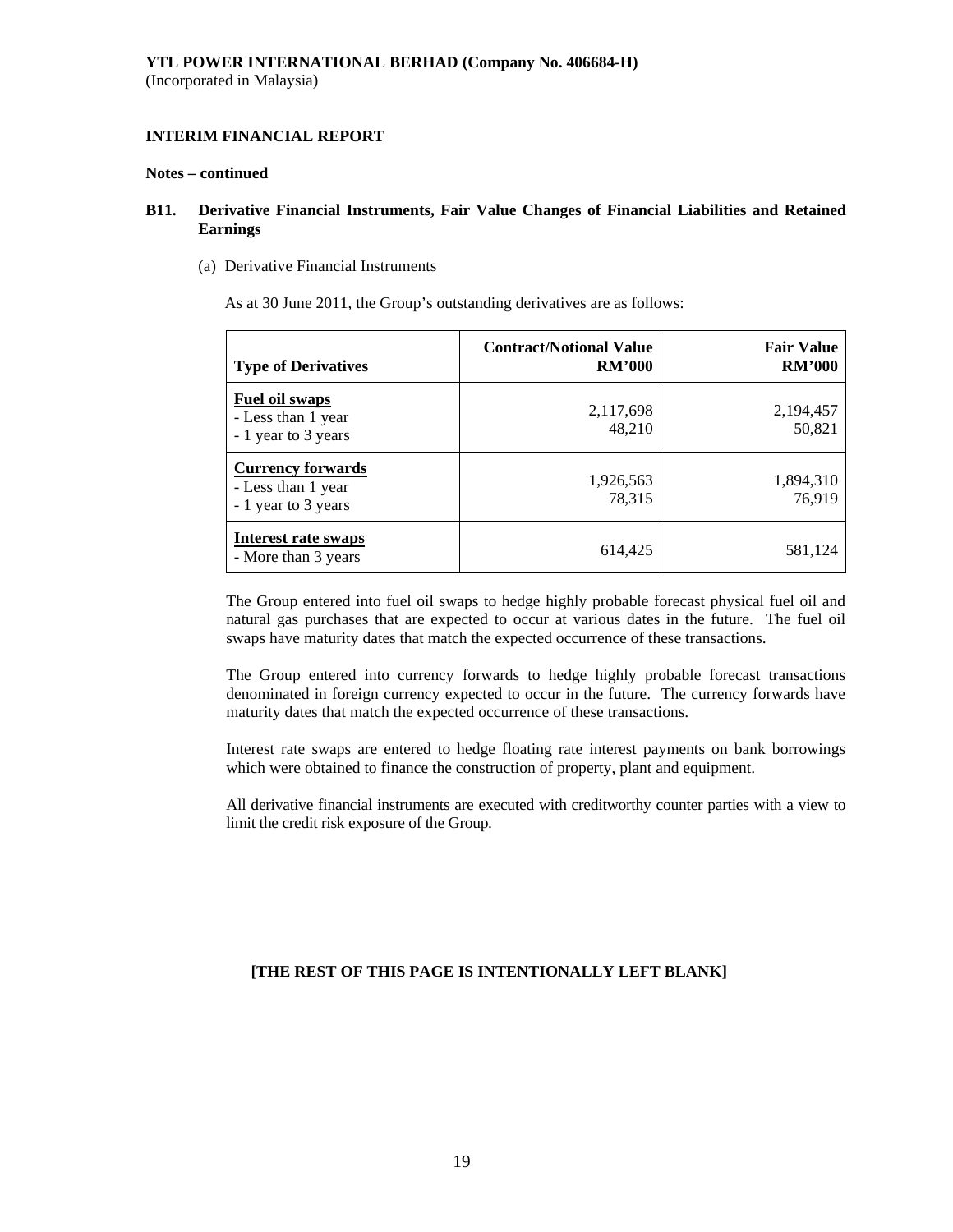### **YTL POWER INTERNATIONAL BERHAD (Company No. 406684-H)**

(Incorporated in Malaysia)

### **INTERIM FINANCIAL REPORT**

#### **Notes – continued**

(b) Fair Value Changes of Financial Liabilities

The gains/(losses) arising from fair value changes of financial liabilities for the current financial quarter and financial year to date are as follows:

|                                                      |                                                                                                      |                                                                                                                                                                                 |                | Fair value gain/(loss) |
|------------------------------------------------------|------------------------------------------------------------------------------------------------------|---------------------------------------------------------------------------------------------------------------------------------------------------------------------------------|----------------|------------------------|
| Type of                                              | <b>Basis of</b>                                                                                      |                                                                                                                                                                                 | <b>Current</b> | <b>Current</b>         |
| financial                                            | fair value                                                                                           | <b>Reason for the</b>                                                                                                                                                           | year           | year                   |
| <b>liabilities</b>                                   | measurement                                                                                          | gain/(loss)                                                                                                                                                                     | quarter        | to date                |
|                                                      |                                                                                                      |                                                                                                                                                                                 | 3 months to    | 12 months to           |
|                                                      |                                                                                                      |                                                                                                                                                                                 | 30.06.2011     | 30.06.2011             |
|                                                      |                                                                                                      |                                                                                                                                                                                 | <b>RM'000</b>  | <b>RM'000</b>          |
| Forward foreign<br>currency<br>exchange<br>contracts | Foreign exchange<br>differential<br>between the<br>contracted rate<br>and the market<br>forward rate | Foreign exchange<br>rates differential<br>between the<br>contracted rate and<br>the market forward<br>rate which have<br>moved<br>unfavourably<br>against the Group             | (2,362)        | (2,527)                |
| Fuel oil swap                                        | Fuel oil price<br>differential<br>between the<br>contracted price<br>and the market<br>forward price | Fuel oil price<br>differential<br>between the<br>contracted price<br>and the market<br>forward price<br>which have moved<br>(unfavourably<br>against)/in favour<br>of the Group | (1,825)        | 459                    |
|                                                      |                                                                                                      | Total                                                                                                                                                                           | (4,187)        | (2,068)                |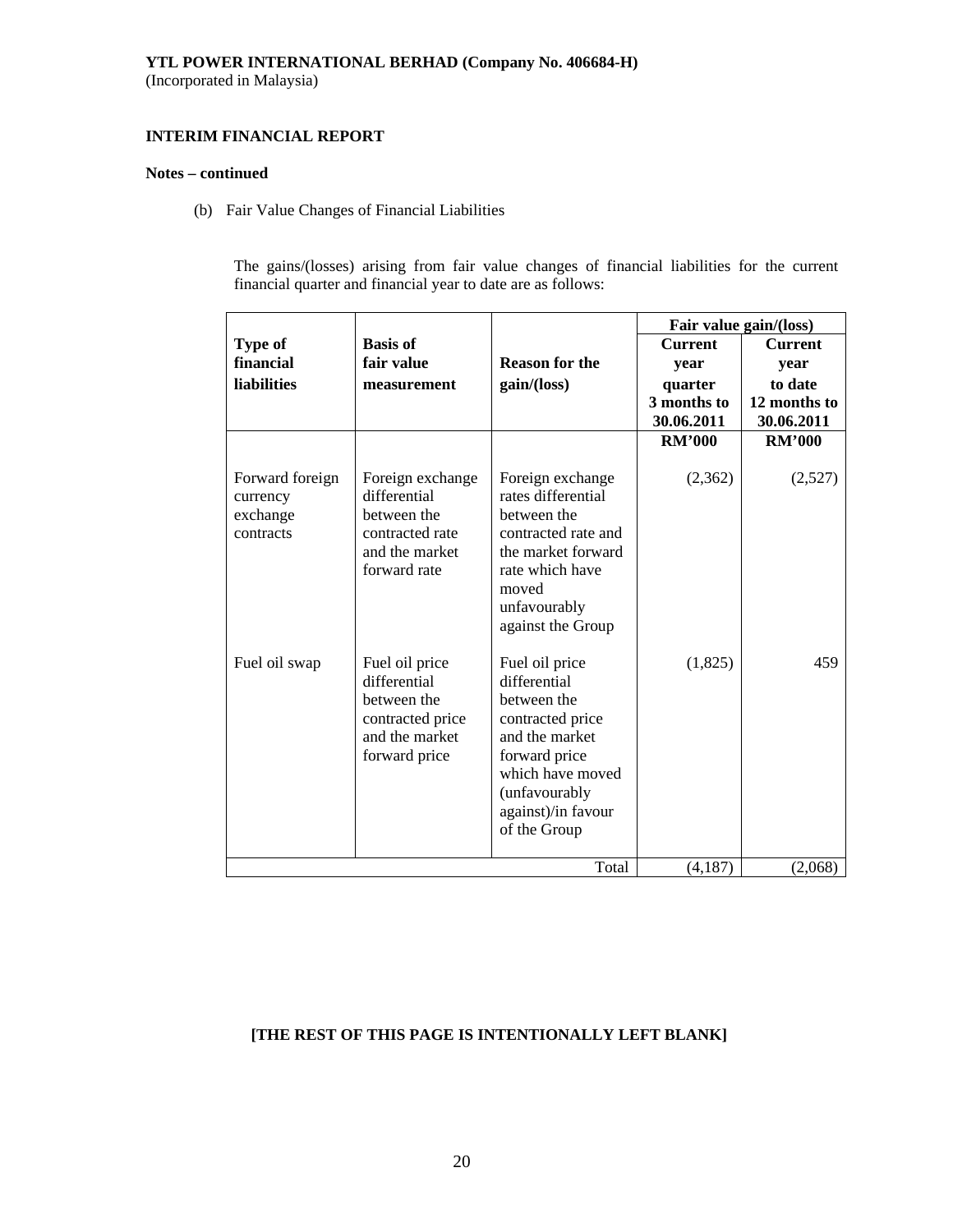### **INTERIM FINANCIAL REPORT**

### **Notes – continued**

(c) Retained Earnings

|                                                                                                              | As at<br>30.06.2011<br><b>RM'000</b> |
|--------------------------------------------------------------------------------------------------------------|--------------------------------------|
| Retained earnings/ (accumulated losses)<br>of the Company and its subsidiaries<br>- Realised<br>- Unrealised | 5,760,909<br>(1,381,767)             |
| Retained earnings/ (accumulated losses)<br>from associated companies                                         | 4,379,142                            |
| - Realised<br>- Unrealised                                                                                   | 640,351<br>(67, 029)                 |
|                                                                                                              | 4,952,464                            |
| Add: consolidated adjustments                                                                                | 117,030                              |
| Total Group retained earnings as per<br>consolidated accounts                                                | 5,069,494<br>======                  |

### **B12. Pending Material Litigation**

There was no material litigation pending as at the date of this report.

### **B13. Dividend**

The Board of Directors is pleased to declare a fourth interim tax exempt dividend of 3.75% or 1.875 sen per ordinary share of 50 sen each for the financial year ended 30 June 2011.

The book closure and payment dates in respect of the aforesaid dividend are 9 November 2011 and 24 November 2011, respectively.

The Board does not recommend a final dividend for the year ended 30 June 2011 (2010: a final dividend of 3.75% or 1.875 sen per ordinary share of 50 sen each amounting to RM135,238,224).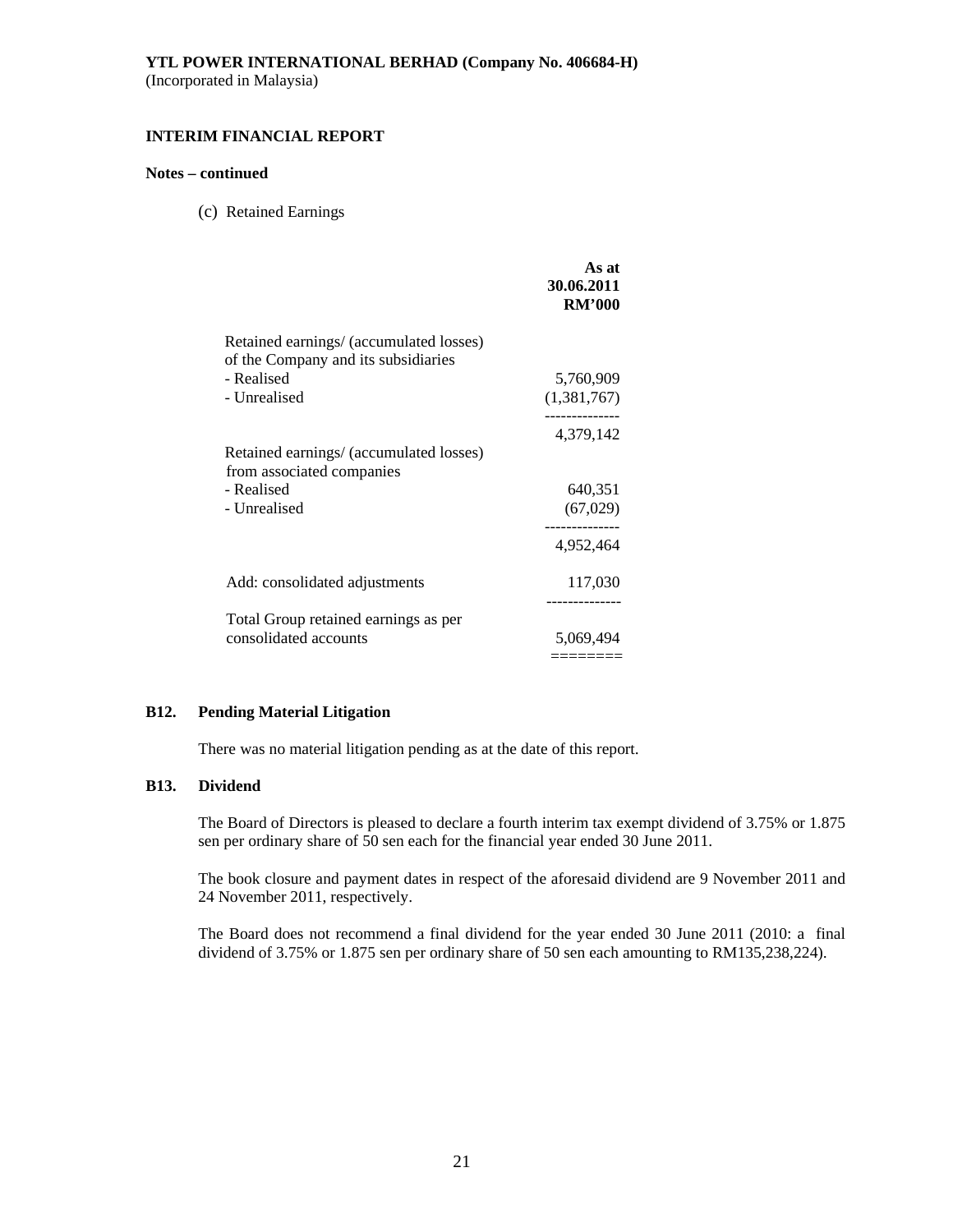### **Notes – continued**

### **B14. Earnings Per Share**

### **i) Basic Earnings Per Share**

The basic earnings per share of the Group has been computed by dividing the profit attributable to Owners of the Parent for the current financial quarter by the weighted average number of ordinary shares in issue during the financial quarter as set out below:

|                                             | <b>Current</b><br>Year<br><b>Ouarter</b><br>30.06.2011 | <b>Preceding</b><br>Year<br>Corresponding<br><b>Ouarter</b><br>30.06.2010<br><b>RESTATED</b> |
|---------------------------------------------|--------------------------------------------------------|----------------------------------------------------------------------------------------------|
| Profit attributable to Owners of the Parent |                                                        |                                                                                              |
| (RM'000)                                    | 451,562                                                | 458,047                                                                                      |
|                                             |                                                        |                                                                                              |
| Weighted average number of                  |                                                        |                                                                                              |
| ordinary shares ('000)                      | 7,219,876                                              | 7,105,616                                                                                    |
|                                             |                                                        |                                                                                              |
| Basic earnings per share (Sen)              | 6.25                                                   | 6.45                                                                                         |
|                                             |                                                        |                                                                                              |